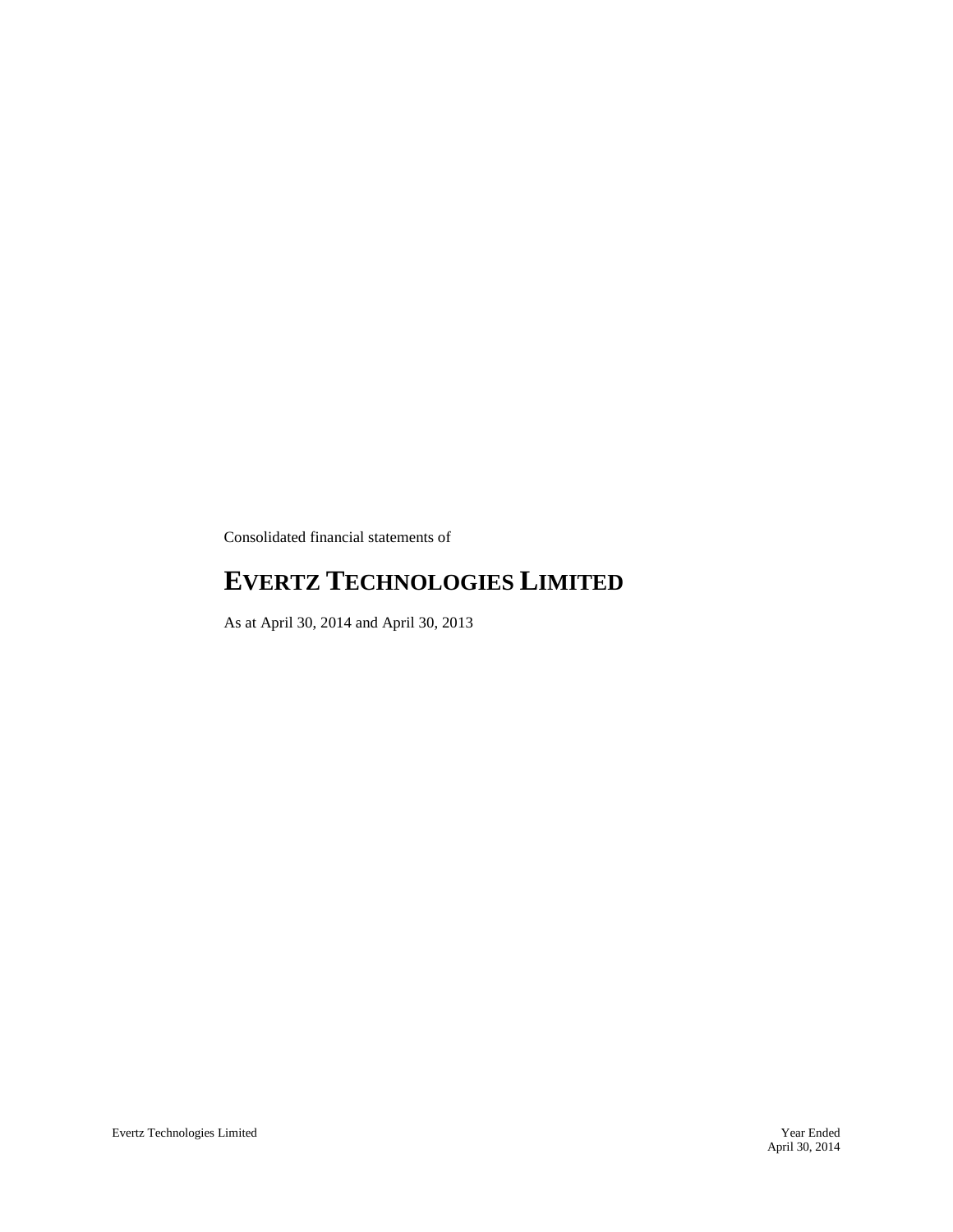Index to Financial Statements

Consolidated Financial Statements Years ended April 30, 2014 and 2013

| $3-4$ |
|-------|
|       |
|       |
|       |
|       |
|       |
|       |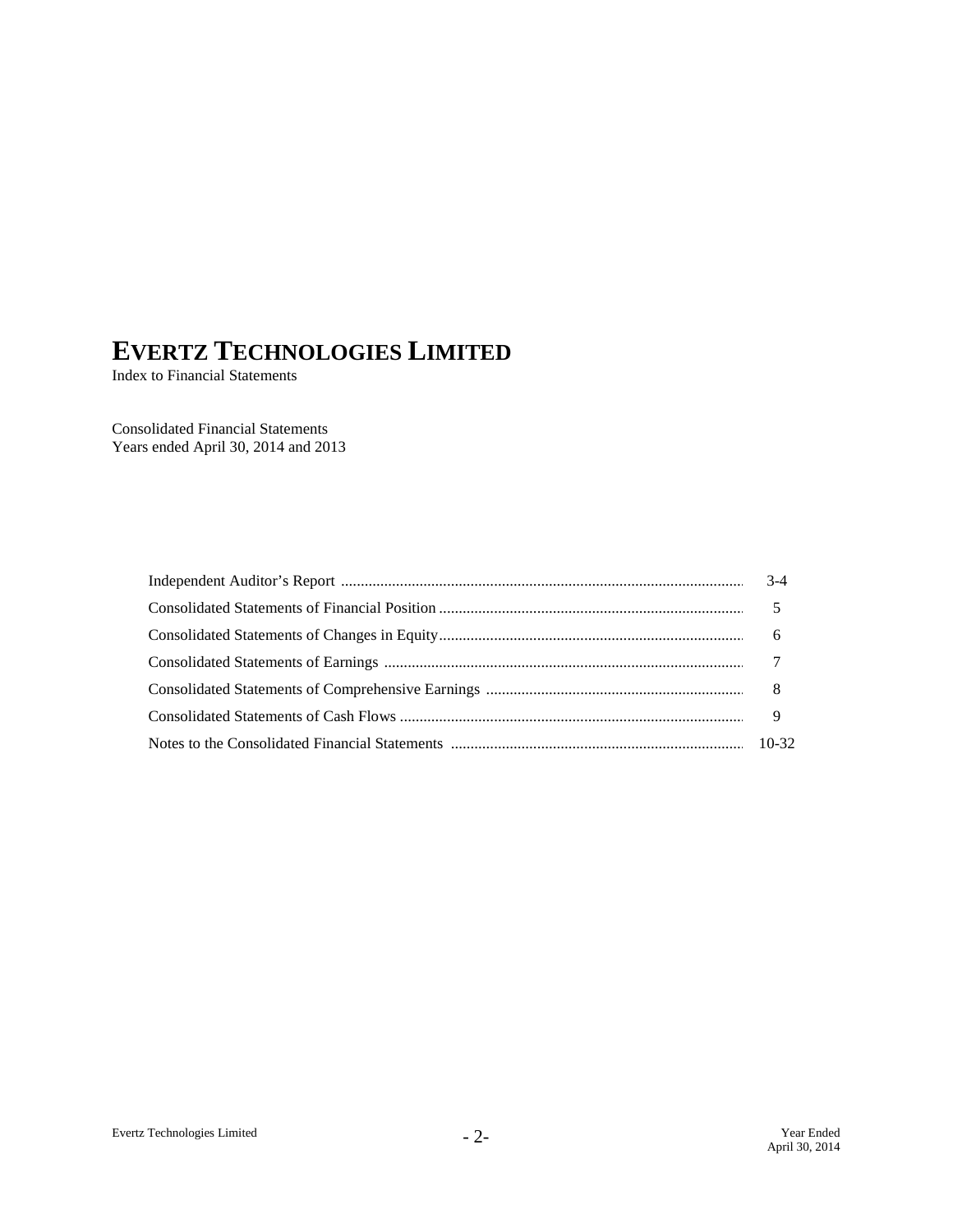# **Deloitte.**

Deloitte LLP 1005 Skyview Drive Suite 200 Burlington ON L7P 5B1 Canada

Tel: 905-315-6770 Fax: 905-315-6700 www.deloitte.ca

## **Independent Auditor's Report**

To the Shareholders of Evertz Technologies Limited

We have audited the accompanying consolidated financial statements of Evertz Technologies Limited, which comprise the consolidated statements of financial position as at April 30, 2014 and April 30, 2013, and the consolidated statements of changes in equity, consolidated statements of earnings, consolidated statements of comprehensive earnings, and consolidated statements of cash flows for the years then ended, and a summary of significant accounting policies and other explanatory information.

#### **Management's Responsibility for the Consolidated Financial Statements**

Management is responsible for the preparation and fair presentation of these consolidated financial statements in accordance with International Financial Reporting Standards, and for such internal control as management determines is necessary to enable the preparation of consolidated financial statements that are free from material misstatement, whether due to fraud or error.

#### **Auditor's Responsibility**

Our responsibility is to express an opinion on these consolidated financial statements based on our audits. We conducted our audits in accordance with Canadian generally accepted auditing standards. Those standards require that we comply with ethical requirements and plan and perform the audit to obtain reasonable assurance about whether the consolidated financial statements are free from material misstatement.

An audit involves performing procedures to obtain audit evidence about the amounts and disclosures in the consolidated financial statements. The procedures selected depend on the auditor's judgment, including the assessment of the risks of material misstatement of the consolidated financial statements, whether due to fraud or error. In making those risk assessments, the auditor considers internal control relevant to the entity's preparation and fair presentation of the consolidated financial statements in order to design audit procedures that are appropriate in the circumstances, but not for the purpose of expressing an opinion on the effectiveness of the entity's internal control. An audit also includes evaluating the appropriateness of accounting policies used and the reasonableness of accounting estimates made by management, as well as evaluating the overall presentation of the consolidated financial statements.

We believe that the audit evidence we have obtained in our audits is sufficient and appropriate to provide a basis for our audit opinion.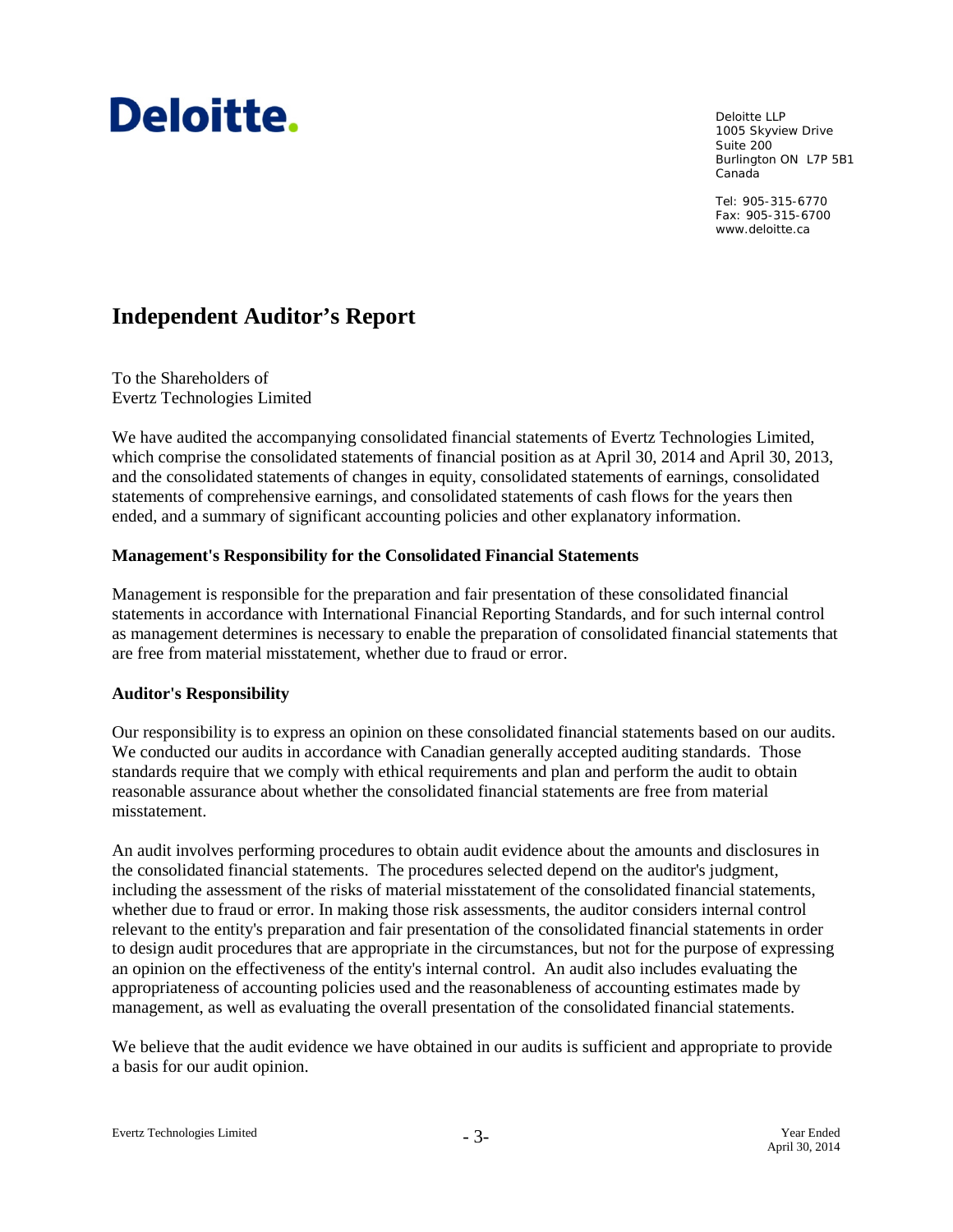**Opinion**

In our opinion, the consolidated financial statements present fairly, in all material respects, the financial position of Evertz Technologies Limited as at April 30, 2014 and April 30, 2013, and its financial performance and its cash flows for the years then ended in accordance with International Financial Reporting Standards.

Deboitte LLP

Chartered Professional Accountants, Chartered Accountants Licensed Public Accountants June 11, 2014 Burlington, Ontario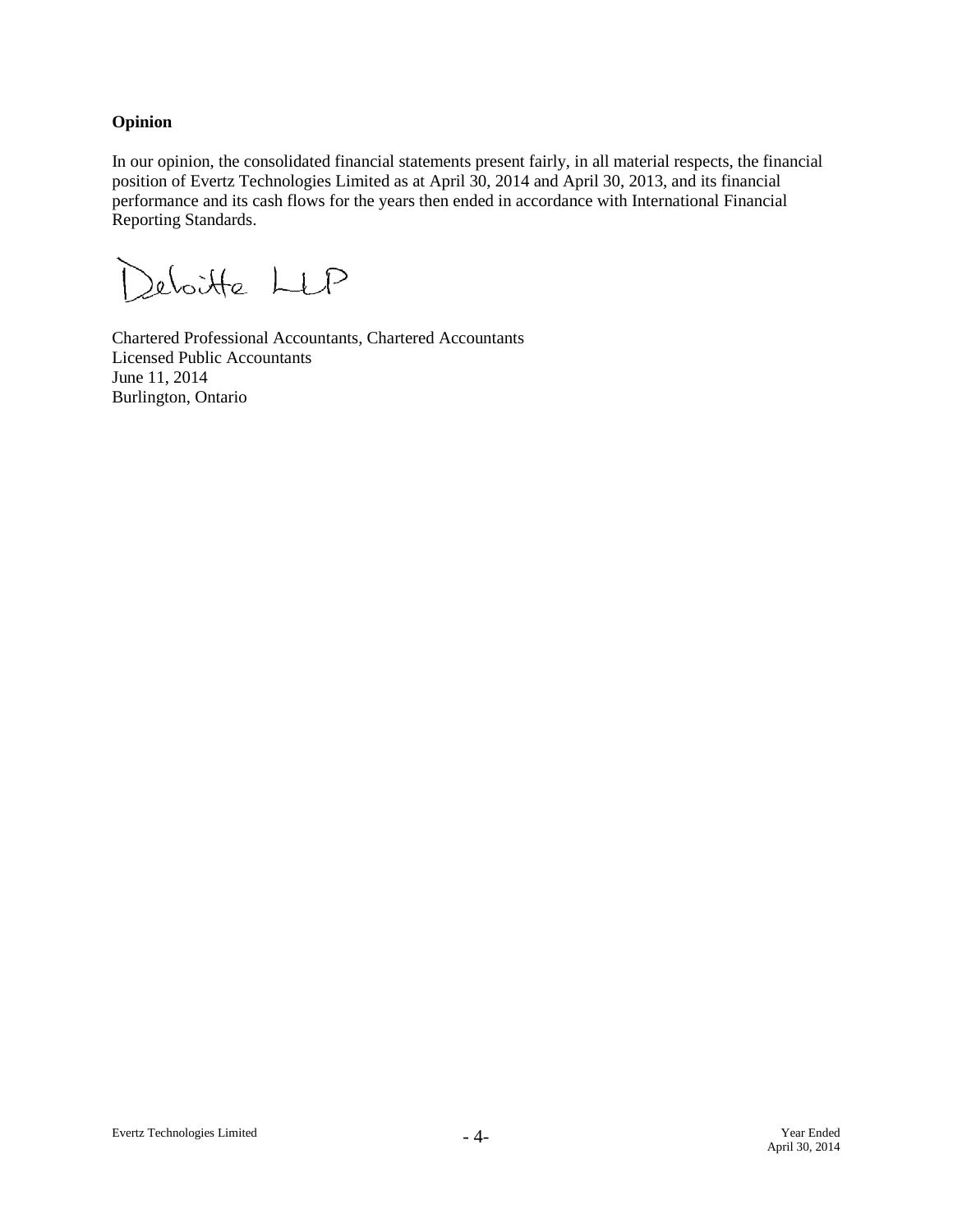Consolidated Statements of Financial Position

Years ended April 30 (In thousands of Canadian dollars)

|                                                 |      | April 30, |      | April 30, |
|-------------------------------------------------|------|-----------|------|-----------|
|                                                 |      | 2014      |      | 2013      |
| <b>Assets</b>                                   |      |           |      |           |
| Current assets                                  |      |           |      |           |
| Cash and cash equivalents                       | \$   | 101,956   | \$   | 208,658   |
| Instruments held for trading                    |      |           |      | 12,010    |
| Trade and other receivables (note 4)            |      | 87,981    |      | 53,813    |
| Prepaid expenses                                |      | 4,704     |      | 3,274     |
| Inventories (note 5)                            |      | 134,561   |      | 111,619   |
| Income tax receivable                           |      | 1,735     |      | 7,233     |
|                                                 |      | 330,937   |      | 396,607   |
| Assets held for sale (note 24)                  |      |           |      | 3,781     |
| Property, plant and equipment (note 6)          |      | 51,831    |      | 46,637    |
| Goodwill (note 7)                               |      | 18,269    |      | 17,724    |
| Intangible assets (note 8)                      |      | 243       |      | 558       |
|                                                 | \$   | 401,280   | \$   | 465,307   |
| <b>Liabilities</b>                              |      |           |      |           |
| Current liabilities                             |      |           |      |           |
| Trade and other payables                        | \$   | 44,888    | \$   | 36,237    |
| Provisions (note 9)                             |      | 1,624     |      | 1,104     |
| Deferred revenue                                |      | 10,096    |      | 6,712     |
| Current portion of long term debt (note 10)     |      | 415       |      | 390       |
|                                                 |      | 57,023    |      | 44,443    |
| Long term debt (note 10)                        |      | 1,372     |      | 1,539     |
| Deferred taxes (note 23)                        |      | 6,468     |      | 9,590     |
|                                                 |      | 64,863    |      | 55,572    |
| <b>Equity</b>                                   |      |           |      |           |
| Capital stock (note 11)                         |      | 92,931    |      | 81,453    |
| Share based payment reserve                     |      | 10,217    |      | 10,727    |
| Accumulated other comprehensive earnings (loss) |      | 2,966     |      | (1,063)   |
| Retained earnings                               |      | 227,364   |      | 315,680   |
|                                                 |      | 230,330   |      | 314,617   |
| Total equity attributable to shareholders       |      | 333,478   |      | 406,797   |
| Non-controlling interest (note 20)              |      | 2,939     |      | 2,938     |
|                                                 |      | 336,417   |      | 409,735   |
|                                                 | $\$$ | 401,280   | $\$$ | 465,307   |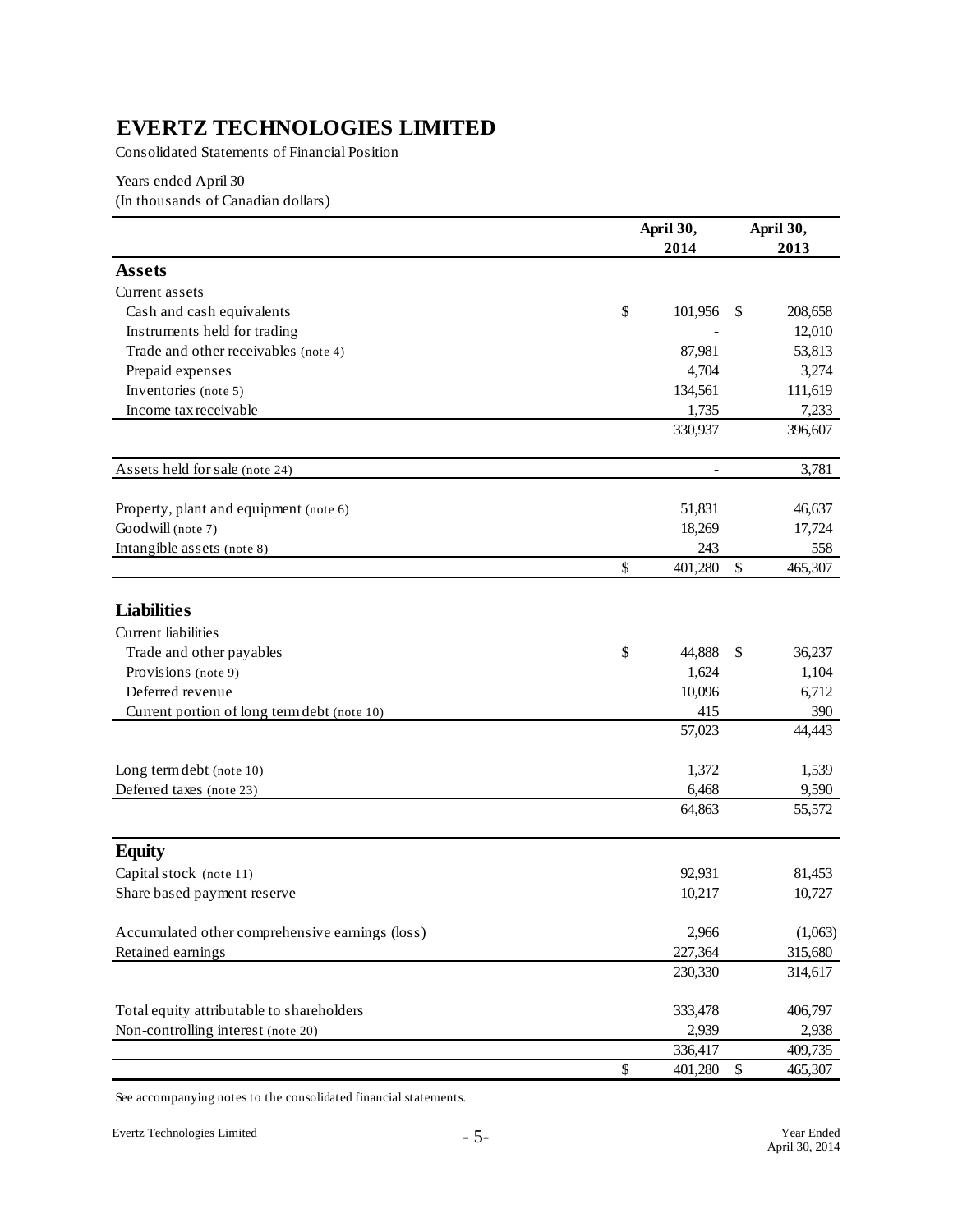Consolidated Statements of Changes in Equity

Years ended April 30

(In thousands of Canadian dollars)

|                                           |     |                          | Accumulated          |                             |    |                          |          | Total      |              |                 |               |                          |               |           |
|-------------------------------------------|-----|--------------------------|----------------------|-----------------------------|----|--------------------------|----------|------------|--------------|-----------------|---------------|--------------------------|---------------|-----------|
|                                           |     |                          | Share-based<br>other |                             |    |                          | equity   |            |              | Non-            |               |                          |               |           |
|                                           |     | Capital                  |                      | payment                     |    | comprehensive            | Retained |            |              | attributable to | controlling   |                          |               | Total     |
|                                           |     | stock                    |                      | reserve                     |    | earnings (loss)          |          | earnings   |              | shareholders    |               | interest                 |               | Equity    |
| Balance at April 30, 2012                 | \$  | 67,458                   | \$                   | 14,320                      | \$ | (906)                    | \$       | 297,545    |              | 378,417         | \$            | 1,537                    | \$            | 379,954   |
|                                           |     |                          |                      |                             |    |                          |          |            |              |                 |               |                          |               |           |
| Net earnings for the year                 |     |                          |                      |                             |    |                          |          | 64,590     |              | 64,590          |               | 573                      |               | 65,163    |
| Foreign currency translation              |     |                          |                      |                             |    |                          |          |            |              |                 |               |                          |               |           |
| adjustment                                |     |                          |                      |                             |    | (157)                    |          |            |              | (157)           |               | 8                        |               | (149)     |
| Total comprehensive earnings for the year | \$. | $\overline{a}$           | $\mathbb{S}$         | $\mathcal{L}^{\mathcal{A}}$ | \$ | $(157)$ \$               |          | 64,590     | $\mathbb{S}$ | 64,433          | $\mathcal{S}$ | 581                      | $\mathbb{S}$  | 65,014    |
| Dividends declared                        |     |                          |                      | ٠                           |    | $\overline{a}$           |          | (42,501)   |              | (42,501)        |               | (400)                    |               | (42,901)  |
| Business acquisitions                     |     |                          |                      |                             |    |                          |          |            |              |                 |               | 1,220                    |               | 1,220     |
| Share based compensation expense          |     |                          |                      | 2,681                       |    |                          |          |            |              | 2,681           |               |                          |               | 2,681     |
| Exercise of employee stock options        |     | 8,013                    |                      |                             |    |                          |          |            |              | 8,013           |               | $\overline{\phantom{a}}$ |               | 8.013     |
| Transfer on stock option exercise         |     | 6,274                    |                      | (6,274)                     |    |                          |          |            |              |                 |               |                          |               |           |
| Repurchase of common shares               |     | (292)                    |                      |                             |    |                          |          | (3,954)    |              | (4,246)         |               |                          |               | (4,246)   |
| Balance at April 30, 2013                 |     | \$81,453                 | \$                   | 10,727                      | \$ | (1.063)                  |          | \$315,680  | \$           | 406,797         | \$            | 2,938                    | \$            | 409,735   |
|                                           |     |                          |                      |                             |    |                          |          |            |              |                 |               |                          |               |           |
| Net earnings for the year                 |     |                          |                      |                             |    |                          |          | 63,135     |              | 63,135          |               | 404                      |               | 63,539    |
| Foreign currency translation              |     |                          |                      |                             |    |                          |          |            |              |                 |               |                          |               |           |
| adjustment                                |     |                          |                      |                             |    | 4,029                    |          |            |              | 4,029           |               | 197                      |               | 4,226     |
| Total comprehensive earnings for the year | \$  | $\overline{\phantom{a}}$ | \$                   | $\overline{\phantom{0}}$    | \$ | 4,029                    | \$       | 63,135     | \$.          | 67,164          | -\$           | 601                      | $\mathcal{S}$ | 67,765    |
| Dividends declared                        |     |                          |                      | $\overline{a}$              |    | $\overline{\phantom{a}}$ |          | (151, 404) |              | (151, 404)      |               | (600)                    |               | (152,004) |
| Share based compensation expense          |     |                          |                      | 2,738                       |    |                          |          |            |              | 2,738           |               |                          |               | 2,738     |
| Exercise of employee stock options        |     | 8.234                    |                      |                             |    |                          |          |            |              | 8,234           |               |                          |               | 8,234     |
| Transfer on stock option exercise         |     | 3,248                    |                      | (3,248)                     |    |                          |          |            |              |                 |               |                          |               |           |
| Repurchase of common shares               |     | (4)                      |                      |                             |    |                          |          | (47)       |              | (51)            |               |                          |               | (51)      |
| Balance at April 30, 2014                 |     | \$92,931                 | \$                   | 10,217                      | \$ | 2,966                    | \$       | 227,364    | \$           | 333,478         | \$            | 2,939                    |               | \$336,417 |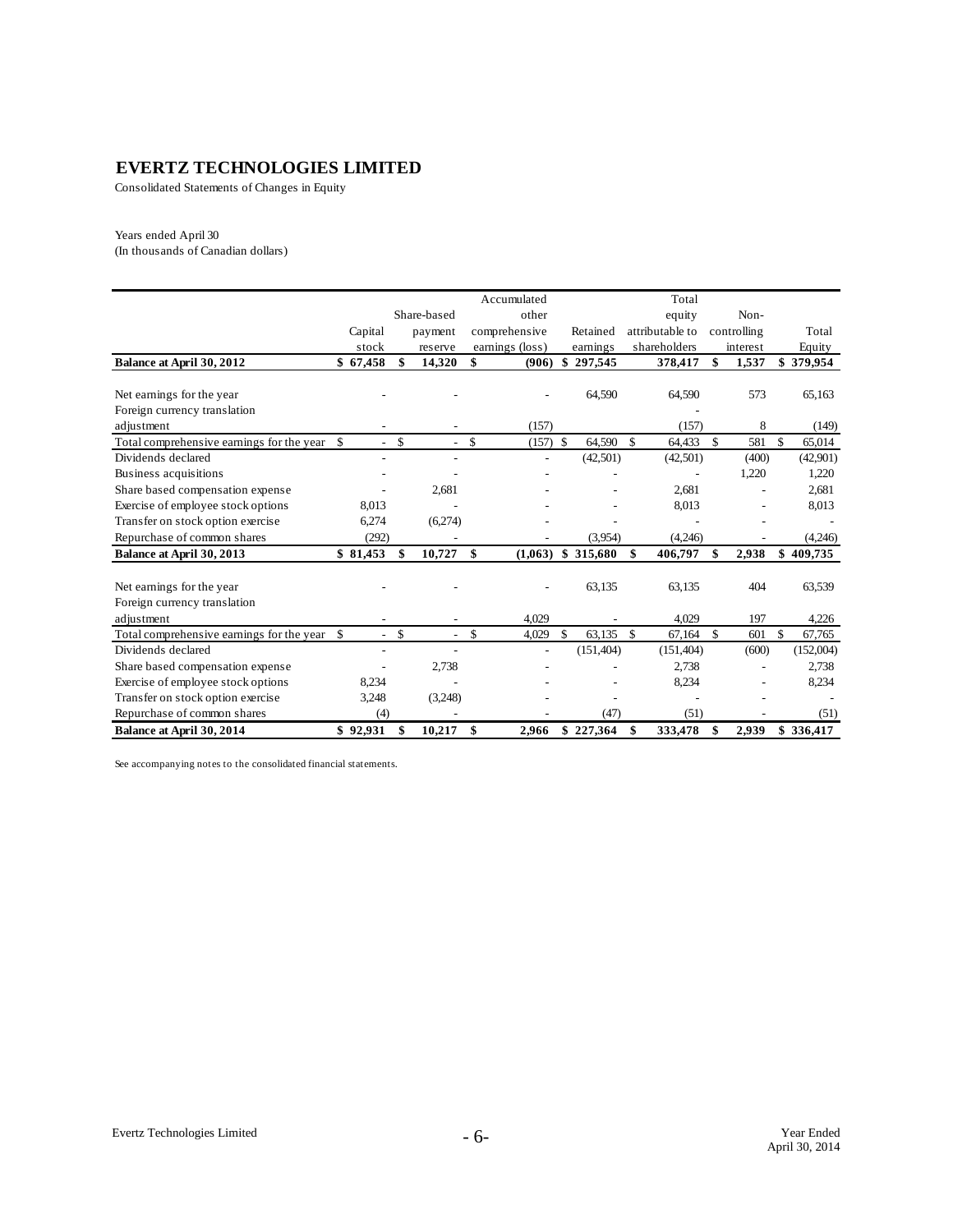Consolidated Statements of Earnings

Years ended April 30

(In thousands of Canadian dollars, except per share amounts)

|                                                       | 2014          | 2013          |
|-------------------------------------------------------|---------------|---------------|
| Revenue (note 12)                                     | \$<br>325,524 | \$<br>316,305 |
| Cost of goods sold                                    | 139,338       | 134,439       |
| Gross margin                                          | 186,186       | 181,866       |
| Expenses                                              |               |               |
| Selling, administrative and general (note 13)         | 62,036        | 58,472        |
| Research and development                              | 60,196        | 52,851        |
| Investment tax credits                                | (12,292)      | (13, 178)     |
| Foreign exchange gain                                 | (6,917)       | (3,037)       |
|                                                       | 103,023       | 95,108        |
|                                                       | 83,163        | 86,758        |
| Finance income                                        | 2,001         | 2,383         |
| Finance costs                                         | (398)         | (559)         |
| Other income and expenses                             | 38            | 264           |
| Earnings before income taxes                          | 84,804        | 88,846        |
| Provision for (recovery of) income taxes              |               |               |
| Current (note 23)                                     | 24,529        | 21,816        |
| Deferred (note 23)                                    | (3,264)       | 1,867         |
|                                                       | 21,265        | 23,683        |
| Net earnings for the year                             | \$<br>63,539  | \$<br>65,163  |
| Net earnings attributable to non-controlling interest | \$<br>404     | \$<br>573     |
| Net earnings attributable to shareholders             | 63,135        | 64,590        |
| Net earnings for the year                             | \$<br>63,539  | \$<br>65,163  |
| Earnings per share (note 22)                          |               |               |
| Basic                                                 | \$<br>0.85    | \$<br>0.88    |
| Diluted                                               | \$<br>0.85    | \$<br>0.88    |
|                                                       |               |               |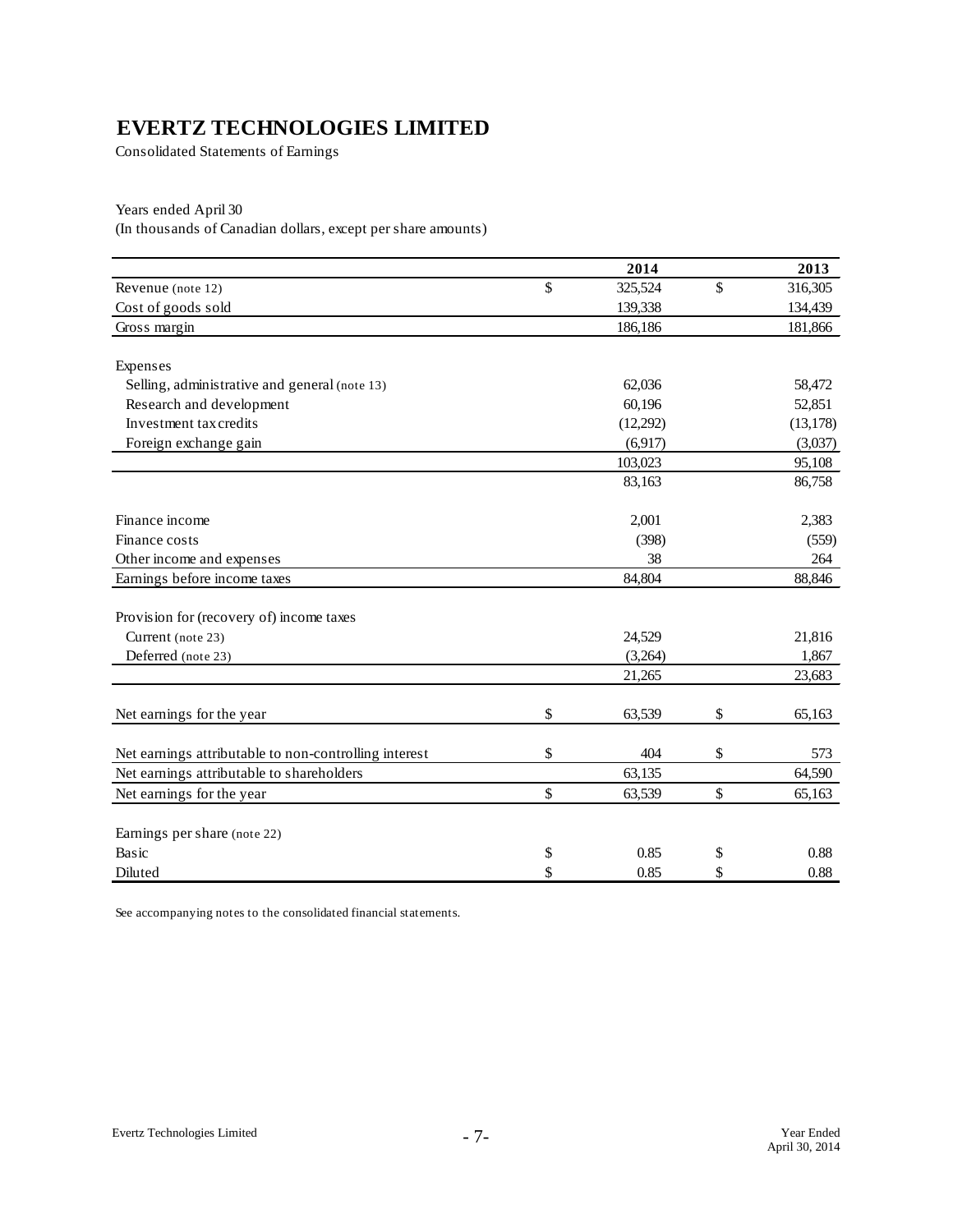Consolidated Statements of Comprehensive Earnings

Years ended April 30 (In thousands of Canadian dollars)

|                                                                 | 2014         | 2013   |
|-----------------------------------------------------------------|--------------|--------|
| Net earnings for the year.                                      | \$<br>63,539 | 65,163 |
| Items that may be reclassified to net earnings:                 |              |        |
| Foreign currency translation adjustment                         | 4,226        | (149)  |
|                                                                 |              |        |
| Comprehensive earnings                                          | 67,765       | 65,014 |
|                                                                 |              |        |
| Comprehensive earnings attributable to non-controlling interest | 601          | 581    |
| Comprehensive earnings attributable to shareholders             | 67,164       | 64,433 |
| Comprehensive earnings                                          | 67,765       | 65,014 |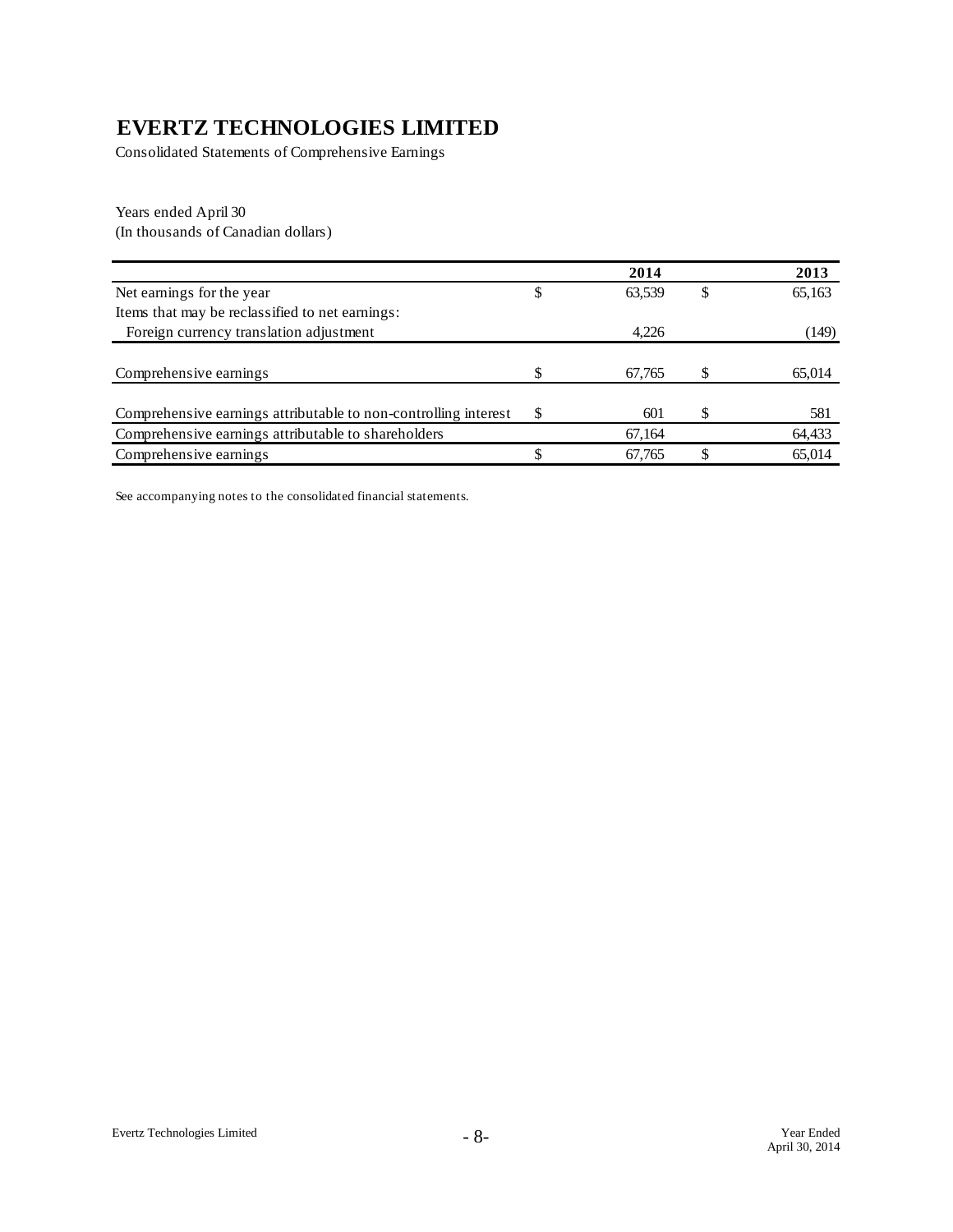Consolidated Statements of Cash Flows

Years ended April 30 (In thousands of Canadian dollars)

|                                                             | 2014          | 2013          |
|-------------------------------------------------------------|---------------|---------------|
| Operating activities                                        |               |               |
| Net earnings for the year                                   | \$<br>63,539  | \$<br>65,163  |
| Add: Items not involving cash                               |               |               |
| Depreciation of property, plant and equipment               | 10,535        | 7,851         |
| Amortization of intangible assets                           | 383           | 428           |
| Gain on instruments held for trading                        | (152)         | (149)         |
| Loss on disposal of property, plant and equipment           | 297           | 550           |
| Share-based compensation                                    | 2,738         | 2,681         |
| Interest expense                                            | 163           | 207           |
| Deferred income tax expense                                 | (3,264)       | 1,867         |
|                                                             | 74,239        | 78,598        |
| Current tax expenses, net of investment tax credits         | 12,227        | 8,638         |
| Income taxes paid                                           | (6,309)       | (4,100)       |
| Changes in non-cash working capital items (note 14)         | (44, 672)     | 6,474         |
| Cash provided by operating activities                       | 35,485        | 89,610        |
| Investing activities                                        |               |               |
| Acquisition of instruments held for trading                 |               | (12,000)      |
| Proceeds from disposal of instruments held for trading      | 12,162        | 12,143        |
| Acquisition of property, plant and equipment                | (10, 821)     | (11,030)      |
| Proceeds from disposal of property, plant and equipment     | 187           | 111           |
| Business acquisitions net of cash acquired (note 3)         |               | (3,774)       |
| Cash provided by (used in) investing activities             | 1,528         | (14, 550)     |
|                                                             |               |               |
| Financing activities                                        |               |               |
| Repayment of long term debt                                 | (257)         | (806)         |
| Interest paid                                               | (163)         | (207)         |
| Dividends paid                                              | (151, 404)    | (42,501)      |
| Dividends paid by subsidiaries to non-controlling interests | (600)         | (400)         |
| Capital stock repurchase (note 11)                          | (51)          | (4,246)       |
| Capital stock issued                                        | 8,234         | 8,014         |
| Cash used in financing activities                           | (144, 241)    | (40, 146)     |
| Effect of exchange rates on cash and cash equivalents       | 526           | 79            |
| (Decrease) increase in cash and cash equivalents            | (106,702)     | 34,993        |
| Cash and cash equivalents beginning of year                 | 208,658       | 173,665       |
| Cash and cash equivalents end of year                       | \$<br>101,956 | \$<br>208,658 |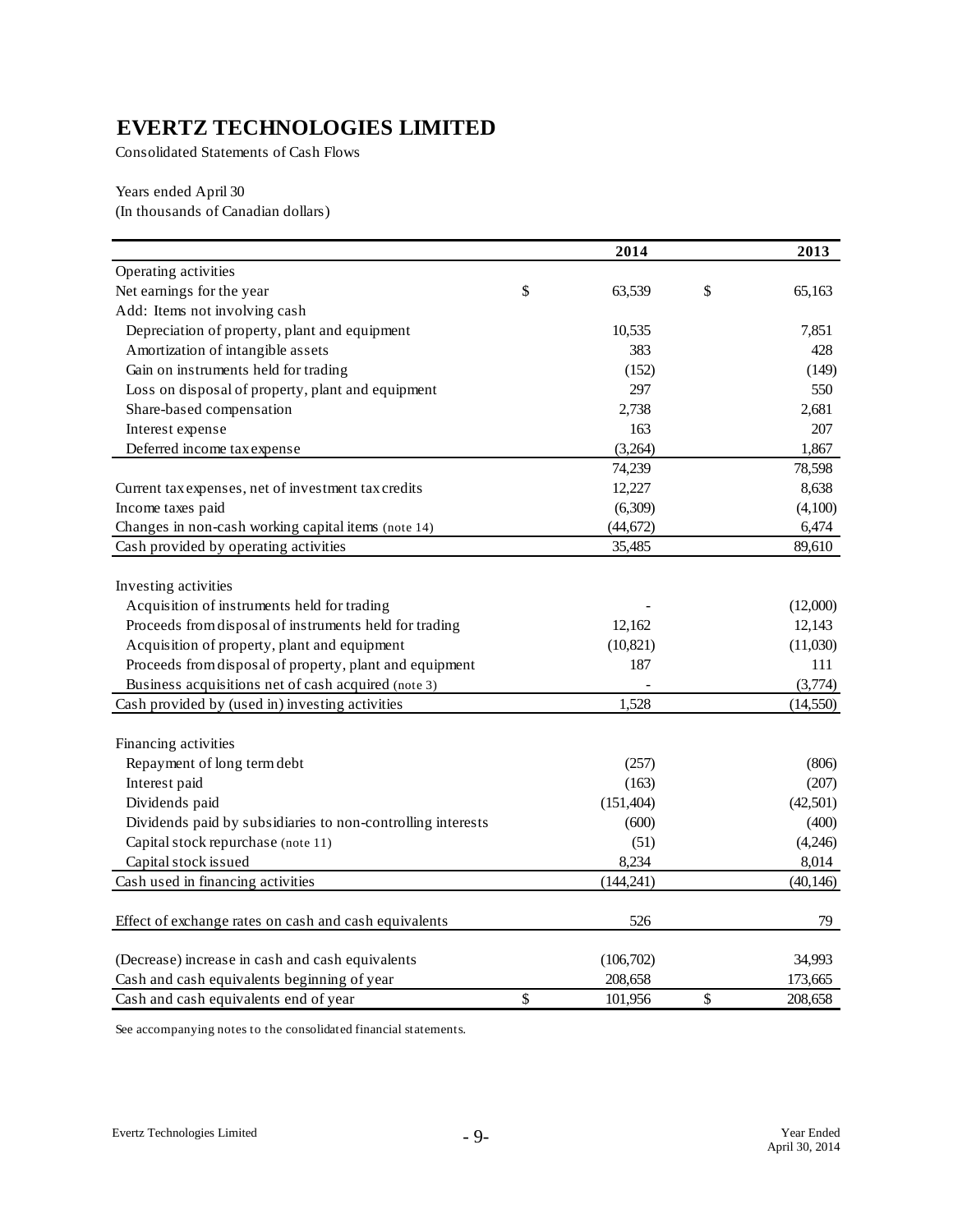#### **NOTES TO THE CONSOLIDATED FINANCIAL STATEMENTS**

#### Years ended April 30, 2014 and 2013

(in thousands of Canadian dollars, except for "number of common shares", "number of options" and "per share" information)

Evertz Technologies Limited ("Evertz" or the "Company") is incorporated under the *Canada Business Corporations Act*. The Company is incorporated and domiciled in Canada and the registered head office is located at 5292 John Lucas Drive, Burlington, Ontario, Canada. The Company is a leading equipment provider to the television broadcast industry. The Company designs, manufactures and distributes video and audio infrastructure equipment for the production, post–production, broadcast and telecommunications markets.

#### **1. STATEMENT OF COMPLIANCE**

These consolidated financial statements have been prepared in accordance with International Financial Reporting Standards ("IFRS") as issued by the International Accounting Standards Board ("IASB").

These consolidated financial statements were authorized for issue by the Board of Directors on June 11, 2014.

#### **2. SIGNIFICANT ACCOUNTING POLICIES**

Outlined below are those policies considered particularly significant:

#### *Basis of Measurement*

These financial statements have been prepared on the historical cost basis except for certain financial assets and liabilities which are stated at fair value. Historical cost is generally based on the fair value of the consideration given in exchange for assets.

#### *Functional and Presentation Currency*

These financial statements are presented in Canadian dollars, which is the Company's functional currency. All financial information presented in Canadian dollars has been rounded to the nearest thousand, except per share amounts.

#### *Basis of Consolidation*

These financial statements incorporate the financial statements of the Company and entities controlled by the Company (its subsidiaries). Control is achieved where the Company has power over an entity, has exposure or rights to variable returns from its involvement with the entity and has the ability to use its power over the entity to affect the amount of the investor's returns.

The results of subsidiaries acquired or disposed of are included in the consolidated statements of earnings and comprehensive earnings from the effective date of acquisition of control and up to the effective date of disposal of control, as appropriate. Total comprehensive earnings of subsidiaries is attributed to the owners of the Company and to the non-controlling interests even if this results in the non-controlling interests having a deficit balance.

All intra-Company transactions, balances, income and expenses are eliminated in full on consolidation.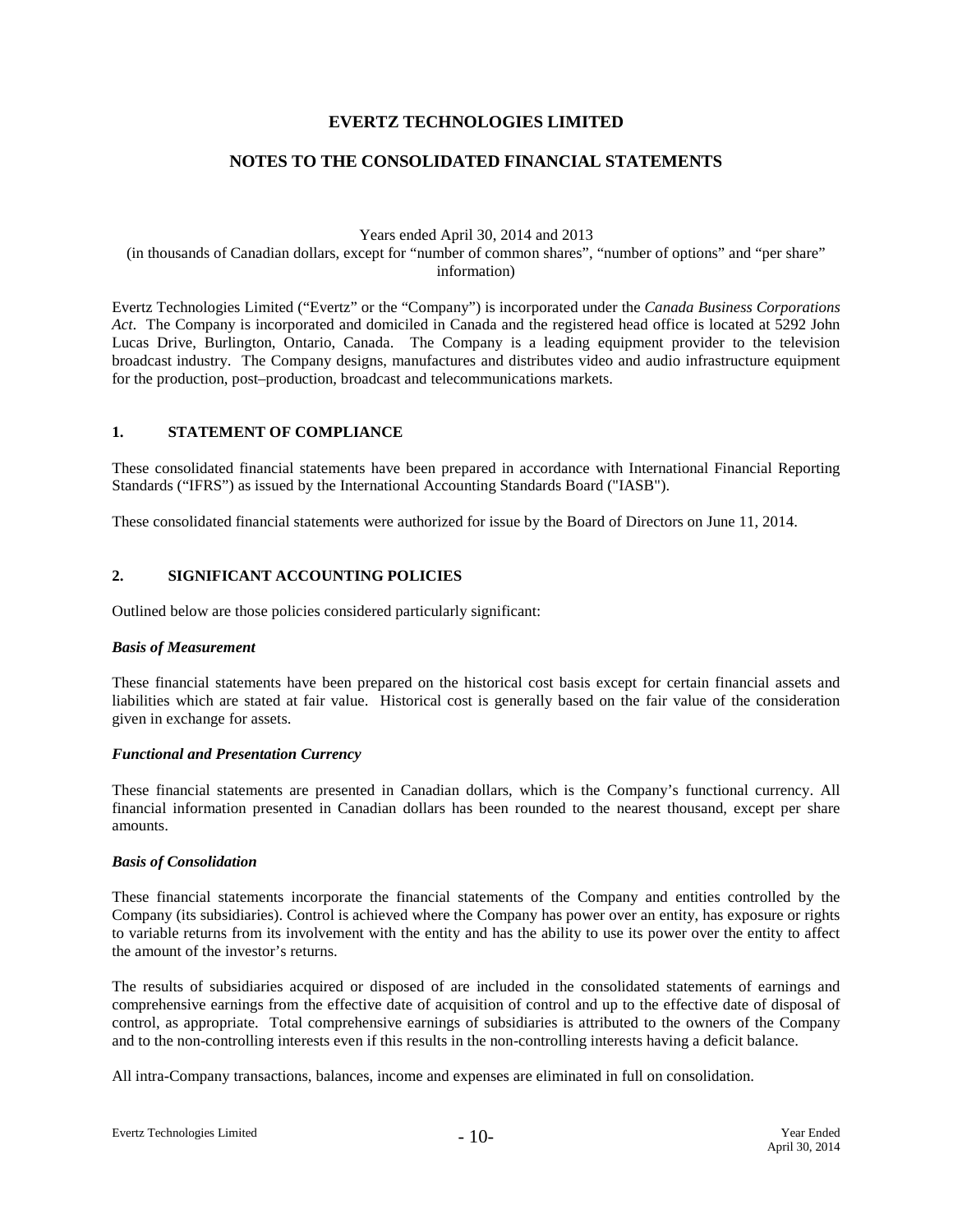#### *Business Combinations*

Business combinations are accounted for using the acquisition method. The cost of the acquisition is measured at the aggregate of the fair values, at the date of acquisition, of assets transferred, liabilities incurred or assumed, and equity instruments issued by the Company. The acquiree's identifiable assets and liabilities assumed are recognized at their fair value at the acquisition date. Acquisition-related costs are recognized in earnings as incurred. Any contingent consideration is measured at fair value on date of the acquisition and is included as part of the consideration transferred. The fair value of the contingent consideration liability is re-measured at each reporting date with corresponding gain/loss recognized in earnings. The excess of the consideration over the fair value of the net identifiable assets and liabilities acquired is recorded as goodwill.

On an acquisition by acquisition basis, any non-controlling interest is measured either at the fair value of the noncontrolling interest or at the fair value of the proportionate share of the net identifiable assets acquired. Goodwill arising on an acquisition of a business is carried at cost as established at the date of acquisition of the business less accumulated impairment losses, if any.

#### *Revenue Recognition*

Revenue is measured at the fair value of consideration received or receivable, net of discounts and after eliminating intercompany sales.

Where revenue arrangements have separately identifiable components, the consideration received or receivable is allocated to each identifiable component and the applicable revenue recognition criteria are applied to each of the components.

Revenue is derived from the sale of hardware and software solutions including related services, training and commissioning. Revenue from sales of hardware and software are recognized upon shipment, provided that the significant risks and rewards of ownership have been transferred to the customer, the Company retains neither continuing managerial involvement to the degree usually associated with ownership nor effective control over the goods sold, revenue can be reliably measured and its probable that the economic benefits will flow to the Company. Service revenue is recognized as services are performed

Certain of the Company's contracts are long-term in nature. When the outcome of the contract can be assessed reliably, the Company recognizes revenue on long-term contracts using the percentage of completion method, based on costs incurred relative to the estimated total contract costs. When the outcome of the contract cannot be assessed reliably contract costs incurred are immediately expensed and revenue is recognized only to the extent that costs are considered likely to be recovered.

#### *Finance Income*

Interest revenue is recognized when it is probable that the economic benefits will flow to the Company and the amount of revenue can be measured reliably. Interest revenue is accrued on a time basis, by reference to the principal outstanding and at the effective interest rate applicable, which is the rate that exactly discounts estimated future cash receipts through the expected life of the financial asset to that asset's net carrying amount on initial recognition.

#### *Cash and Cash Equivalents*

Cash and cash equivalents include cash on hand and in the bank, net of outstanding bank overdrafts.

#### *Inventories*

Inventories consist of raw materials and supplies, work in progress and finished goods. Inventories are stated at the lower of cost and net realizable value. Cost is determined on a weighted average basis and includes raw materials, the cost of direct labour applied to the product and the overhead expense.

Evertz Technologies Limited  $\begin{array}{c} -11 - \end{array}$  - 11-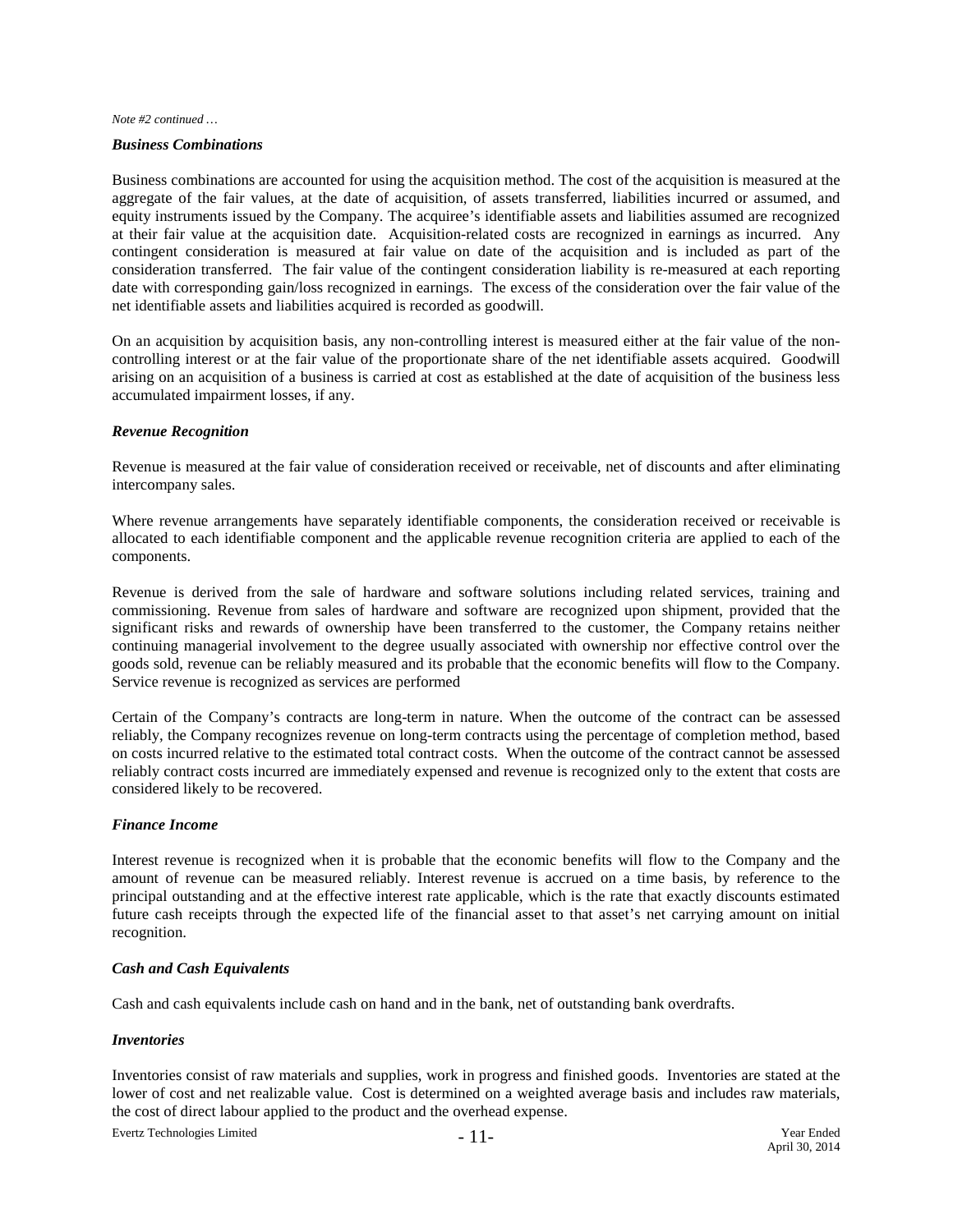Net realizable value represents the estimated selling price for inventories less all estimated costs of completion and costs necessary to make the sale.

#### *Property, Plant and Equipment*

Property, plant and equipment are stated at cost less accumulated depreciation and any recognized impairment loss. Where the costs of certain components of an item of property, plant and equipment are significant in relation to the total cost of the item, they are accounted for and depreciated separately. Depreciation expense is calculated based on depreciable amounts which is the cost of an asset less residual value and is recognized in earnings on a straightline basis over the estimated useful life of the related asset. Borrowing costs are capitalized to the cost of qualifying assets that take a substantial period of time to be ready for their intended use.

The estimated useful lives are as follows:

| Asset                              | <b>Basis</b>  | Rate            |
|------------------------------------|---------------|-----------------|
| Office furniture and equipment     | Straight-line | 10 years        |
| Research and development equipment | Straight-line | 5 years         |
| Machinery and equipment            | Straight-line | $5 - 15$ years  |
| Leaseholds                         | Straight-line | 5 years         |
| <b>Building</b>                    | Straight-line | $10 - 40$ years |
| Airplanes                          | Straight-line | $10 - 20$ years |

The gain or loss arising on the disposal or retirement of an asset is determined as the difference between the sales proceeds and the carrying amount of the asset and is recognized in earnings.

The Company reviews the residual value, estimated useful life and the depreciation method annually.

#### *Impairment of Non-Financial Assets*

Goodwill is tested for impairment annually, or whenever events or changes in circumstances indicate that the carrying amount may be more than its recoverable amount. At each reporting period, the Company reviews the carrying amounts of its other non-financial assets to determine whether there is any indication that those assets have suffered an impairment loss. If any such indication exists, the recoverable amount of the asset is estimated in order to determine the extent of the impairment loss (if any). Where the asset does not generate cash inflows that are largely independent from other assets, the Company estimates the recoverable amount of the cash-generating unit ("CGU") to which the asset belongs. Goodwill is allocated to a group of CGU's based on the level at which it is monitored for internal reporting purposes.

Recoverable amount is the higher of fair value less costs to sell and value in use. In assessing value in use, the estimated future cash flows are discounted to their present value using a pre-tax discount rate that reflects current market assessments of the time value of money and the risks specific to the asset for which the estimates of future cash flows have not been adjusted.

If the recoverable amount of an asset or CGU is estimated to be less than its carrying amount, the carrying amount of the asset or CGU is reduced to its recoverable amount. An impairment loss relating to a CGU to which goodwill has been allocated, is allocated to the carrying amount of the goodwill first. An impairment loss is recognized immediately in earnings.

An impairment loss in respect of goodwill is not reversed. Where an impairment loss subsequently reverses for other non-financial assets, the carrying amount of the asset or CGU is increased to the revised estimate of its recoverable amount, but so that the increased carrying amount does not exceed the carrying amount that would have been determined had no impairment loss been recognized for the asset or CGU in prior years. A reversal of an impairment loss is recognized immediately in earnings.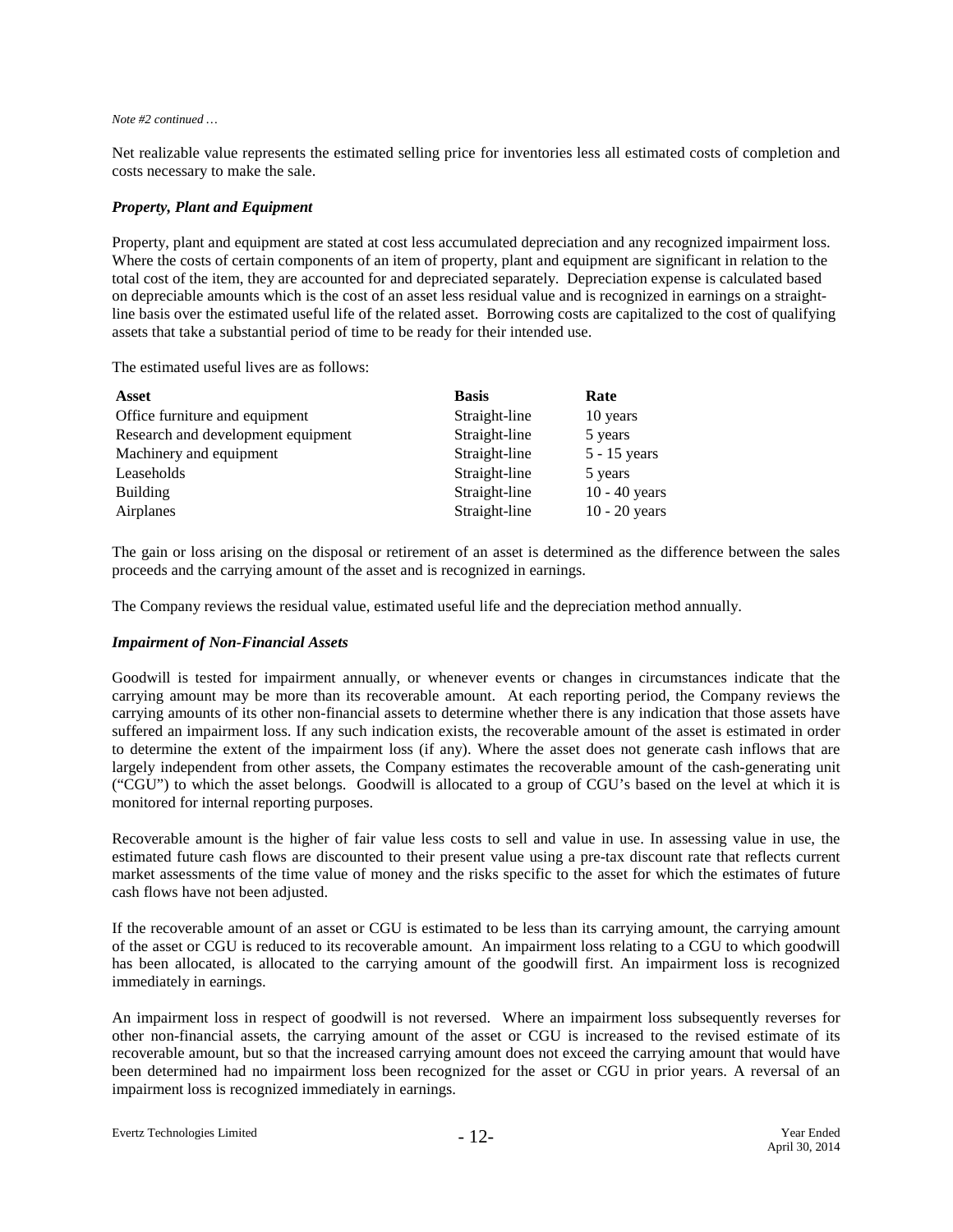#### *Intangible Assets*

#### *Intangible Assets*

Intangible assets represent intellectual property acquired through business acquisitions and are recorded at cost less any impairment loss and are amortized using the straight–line method over a four–year period. The estimated useful life and amortization method are reviewed at the end of each reporting period.

#### *Research and Development*

All research and development expenditures are expensed as incurred unless a development project meets the criteria for capitalization. Development expenditures are capitalized only if development costs can be measured reliably, the product or process is technically and commercially feasible, future economic benefits are probable and the Company intends to and has sufficient resources to complete development and to use or sell the asset. No internally generated intangible assets have been recognized to date.

Research and development expenditures are recorded gross of investment tax credits and related government grants. Investment tax credits for scientific research and experimental development are recognized in the period the qualifying expenditures are incurred if there is reasonable assurance that they will be realized.

#### *Provisions*

Provisions are recognized when the Company has a present obligation (legal or constructive) as a result of a past event, it is probable that the Company will be required to settle that obligation and a reliable estimate can be made of the amount of the obligation.

The amount recognized as a provision is the best estimate of the consideration required to settle the present obligation at the reporting period, taking into account the risks and uncertainties surrounding the obligation. Where a provision is measured using the cash flows estimated to settle the present obligation, its carrying amount is the present value of those cash flows.

When some or all of the economic benefits required to settle a provision are expected to be recovered from a third party, a receivable is recognized as an asset if it is virtually certain that reimbursement will be received and the amount of the receivable can be measured reliably.

#### *Leasing*

Leases are classified as finance leases whenever the terms of the lease transfer substantially all the risks and rewards of ownership to the lessee. All other leases are classified as operating leases.

Assets held under finance leases are recognised as assets of the Company at their fair value or, if lower, at the present value of the minimum lease payments, each determined at the inception of the lease. The corresponding liability to the lessor is included in the statement of financial position as a finance lease obligation.

Rentals payable under operating leases are charged to earnings on a straight-line basis over the term of the relevant lease.

#### *Foreign Currency Translation*

The individual financial statements of each subsidiary entity are presented in the currency of the primary economic environment in which the entity operates (its functional currency). For the purpose of the consolidated financial statements, the results and financial position of each group entity are presented in Canadian dollars ("CDN"), which is the functional currency of the parent Company and the presentation currency for the financial statements.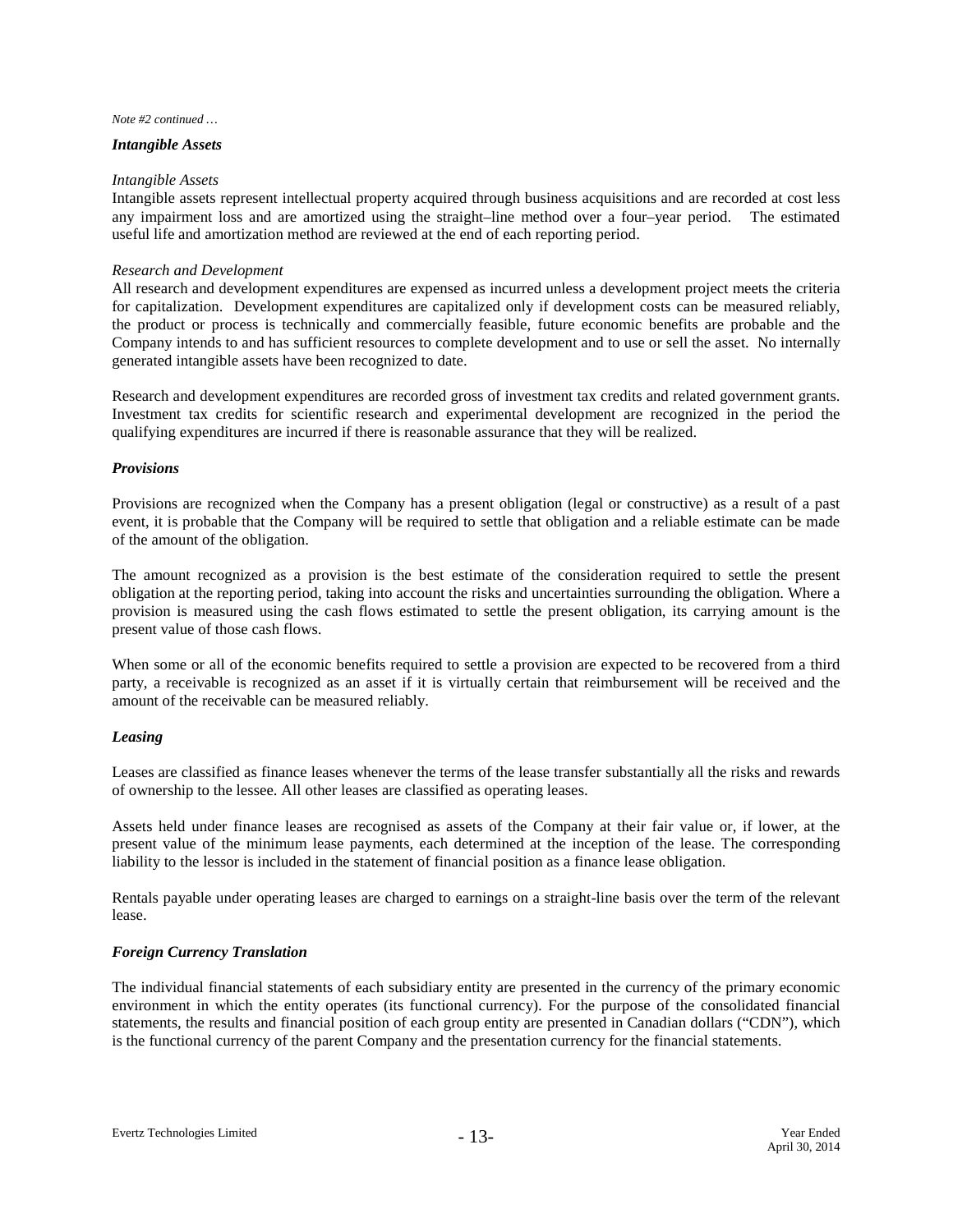In preparing the financial statements of the individual entities, transactions in currencies other than the entity's functional currency (foreign currencies) are recognized at the rates of exchange prevailing at the dates of the transactions. At the end of each reporting period, monetary items denominated in foreign currencies are retranslated at the rates prevailing at that date. Exchange differences are recognized in earnings in the period in which they arise. Non-monetary items that are measured in terms of historical cost in a foreign currency are not retranslated.

For the purpose of presenting consolidated financial statements, the assets and liabilities of the Company's foreign operations are expressed in Canadian dollars using exchange rates prevailing at the end of the reporting period. Income and expense items are translated at the average exchange rates for the period. Foreign currency gains and losses are recognized in other comprehensive earnings. The relevant amount in cumulative foreign currency translation adjustment is reclassified into earnings upon disposition or partial disposition of a foreign operation and attributed to non-controlling interests as appropriate.

#### *Income Taxes*

#### *Current Tax*

The tax currently payable is based on taxable profit for the year. Taxable profit differs from net earnings as reported in the statement of earnings because it excludes items of income or expense that are taxable or deductible in other years and it further excludes items that are never taxable or deductible. The Company's liability for current tax is calculated using tax rates that have been enacted or substantively enacted by the statement of financial position date.

#### *Deferred Tax*

Deferred tax is the tax expected to be payable or recoverable on unused tax losses and credits, as well as differences between the carrying amounts of assets and liabilities in the financial statements and the corresponding tax bases used in the computation of taxable profit. Deferred tax liabilities are generally recognized for all taxable temporary differences and deferred tax assets are recognized to the extent that it is probable that taxable profits will be available against which unused tax losses, credits and other deductible temporary differences can be utilized. Such assets and liabilities are not recognized if the temporary difference arises from the initial recognition of goodwill or from the initial recognition (other than in a business combination) of other assets and liabilities in a transaction that affects neither the taxable profit nor the accounting profit.

The carrying amount of deferred tax assets is reviewed at each reporting period and reduced to the extent that it is no longer probable that sufficient taxable profits will be available to allow all or part of the asset to be recovered.

Deferred tax is calculated at the tax rates that are expected to apply in the period when the liability is settled or the asset is realized. The measurement of deferred tax liabilities and assets reflects the tax consequences that would follow from the manner in which the Company expects, at the end of the reporting period, to recover or settle the carrying amount of its assets and liabilities. Deferred tax is charged or credited to earnings, except when it relates to items charged or credited directly to other comprehensive earnings or equity, in which case the deferred tax is also dealt with in other comprehensive earnings or equity.

#### *Share Based Compensation*

Equity-settled share-based payments to employees and others providing similar services are measured at the fair value of the equity instruments at the grant date. Details regarding the determination of the fair value of equitysettled share-based transactions are set out in note 15.

The fair value determined at the grant date of the equity-settled share-based payments is expensed on a straight-line basis over the vesting period of the option based on the Company's estimate of the number of equity instruments that will eventually vest. At each reporting period, the Company revises its estimate of the number of equity instruments expected to vest. The impact of the revision of the original estimates, if any, is recognized in earnings such that the cumulative expense reflects the revised estimate, with a corresponding adjustment to share based payment reserve.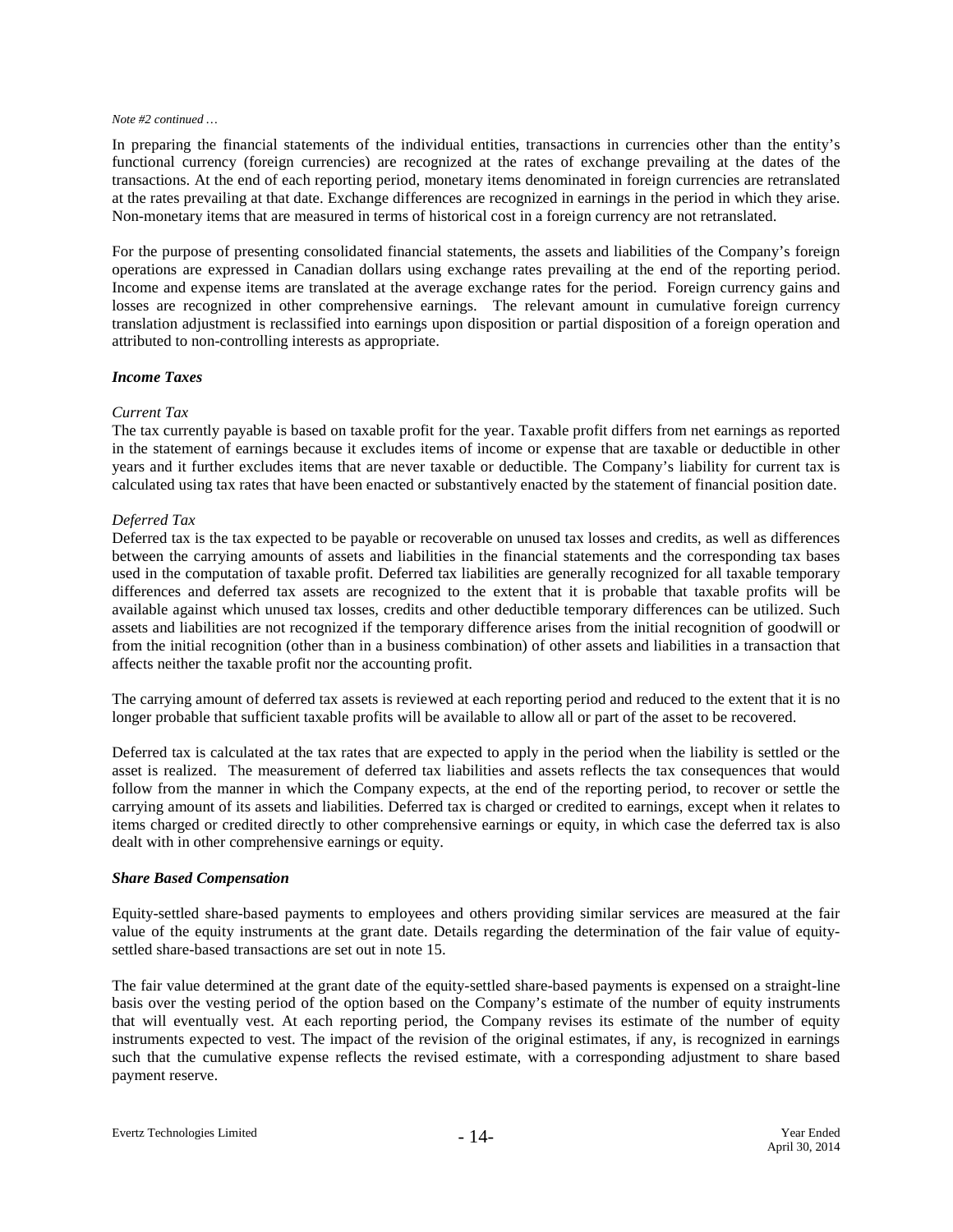#### *Earnings Per Share*

The Company presents basic and diluted earnings per share ("EPS") data for its common shares. Basic EPS is calculated by dividing the net earnings attributable to shareholders by the weighted average number of common shares outstanding during the period. Diluted EPS is determined by adjusting the net earnings attributable to shareholders and the weighted average number of common shares outstanding for the effects of all potentially dilutive common shares, which is comprised of share options granted to employees with an exercise price below the average market price.

#### *Finance Costs*

Finance costs directly attributable to the acquisition, construction or production of qualifying assets, which are assets that necessarily take a substantial period of time to get ready for their intended use or sale, are added to the cost of those assets, until such time as the assets are substantially ready for their intended use or sale.

Investment income earned on the temporary investment of specific borrowings pending their expenditure on qualifying assets is deducted from the borrowing costs eligible for capitalisation.

All other finance costs are recognized in earnings in the period in which they are incurred.

#### *Investment Tax Credits*

The Company is entitled to investment tax credits, which are earned as a percentage of eligible research and development expenditures incurred in each taxation year. Investment tax credits relate entirely to the Company's research and development expenses in the consolidated statement of earnings but are presented separately in the consolidated statement of earnings for information purposes. Investment tax credits are recognized and recorded within income tax receivable when there is reasonable assurance they will be received.

#### *Financial Instruments*

The Company's financial assets and liabilities which are initially recorded at fair value and subsequently measured based on their assigned classifications as follows:

| <b>Asset/Liability</b>       | Category                          | <b>Measurement</b> |
|------------------------------|-----------------------------------|--------------------|
| Cash and cash equivalents    | Loans and receivables             | Amortized cost     |
| Instruments held for trading | Fair value through profit or loss | Fair value         |
| Trade and other receivables  | Loans and receivables             | Amortized cost     |
| Trade and other payables     | Other liabilities                 | Amortized cost     |
| Long term debt               | Other liabilities                 | Amortized cost     |

#### *Financial Assets*

All financial assets are initially measured at fair value, plus transaction costs, except for those financial assets classified as fair value through profit or loss, which are initially measured at fair value. Transaction costs in respect of financial instruments that are classified as fair value through profit or loss are recognized in earnings immediately. Transaction costs in respect of other financial instruments are included in the initial measurement of the financial instrument.

Financial assets are classified into the following specific categories: financial assets "at fair value through profit or loss" ("FVTPL"), "held-to-maturity" investments, "available-for-sale" ("AFS") financial assets and "loans and receivables". The classification depends on the nature and purpose of the financial assets and is determined at the time of initial recognition.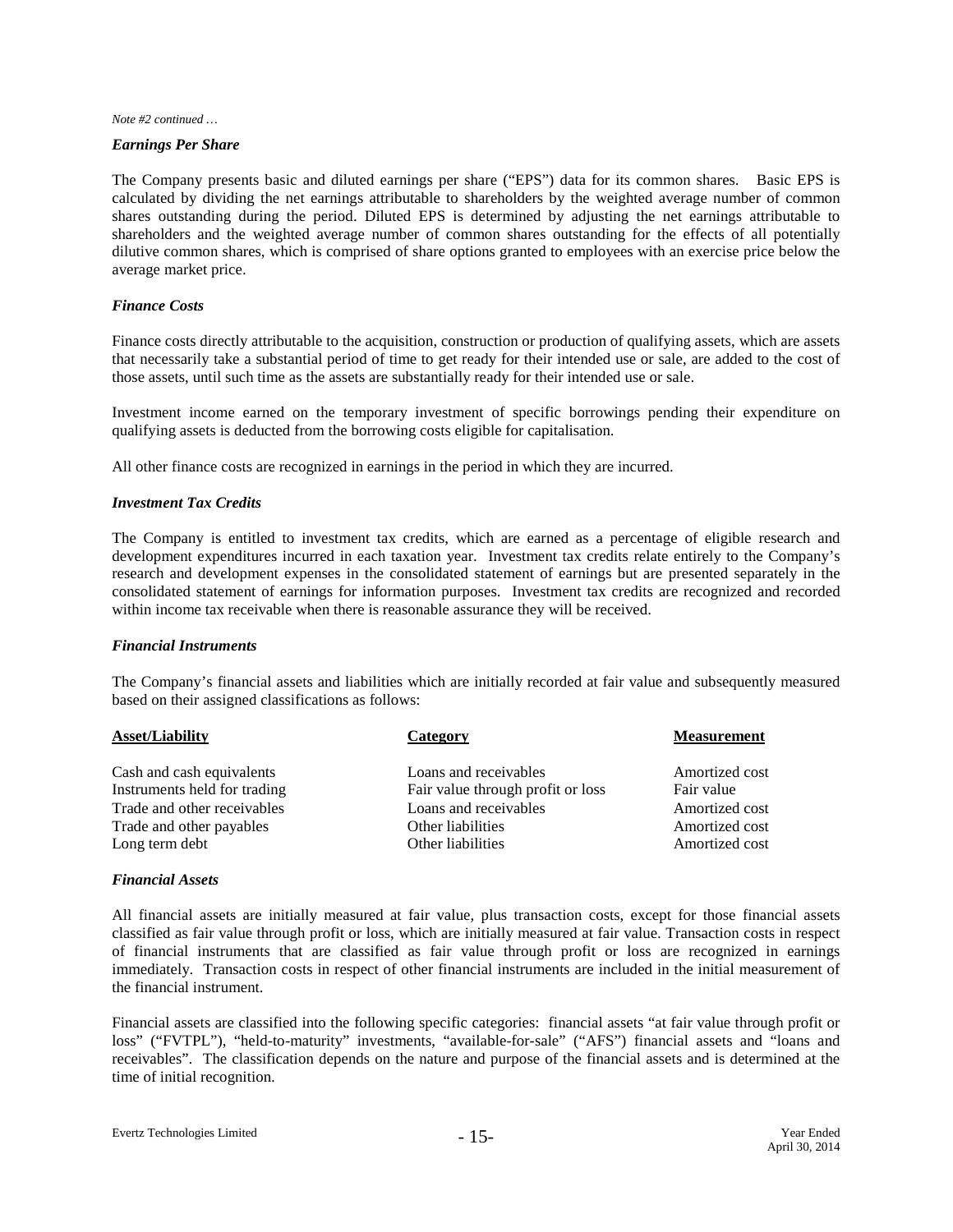Financial assets at FVTPL are stated at fair value, with any gains or losses arising on re-measurement recognized in earnings.

#### *Impairment of Financial Assets*

Financial assets, other than those at FVTPL, are assessed for indicators of impairment at each reporting period. Financial assets are impaired where there is objective evidence that, as a result of one or more events that occurred after the initial recognition of the financial asset, the estimated future cash flows of the investment have been affected. For certain categories of financial assets, such as trade and other receivables, assets that are assessed not to be impaired individually are, in addition, assessed for impairment on a collective basis. Objective evidence of impairment of a financial asset can include a significant or prolonged decline in the fair value of an asset, default or delinquency by a debtor, indication that a debtor will enter bankruptcy or financial re-organization or the disappearance of an active market for a security.

For financial assets carried at amortized cost, the amount of the impairment is the difference between the asset's carrying amount and the present value of estimated future cash flows, discounted at the financial asset's original effective interest rate.

The carrying amount of the financial asset is reduced by the impairment loss directly for all financial assets with the exception of trade receivables, where the carrying amount is reduced through the use of an allowance account. When a trade receivable is considered uncollectible, it is written off against the allowance account. Subsequent recoveries of amounts previously written off are credited against the allowance account. Changes in the carrying amount of the allowance account are recognized in earnings.

#### *Financial Liabilities and Equity Instruments Issued by the Company*

Financial liabilities at FVTPL are stated at fair value, with any gains or losses arising on re-measurement recognized in earnings. The net gain or loss recognized in earnings incorporates any interest paid on the financial liability and is included in the "other income and expenses" line item in the consolidated statements of earnings.

An equity instrument is any contract that evidences a residual interest in the assets of an entity after deducting all of its liabilities. Equity instruments issued by the Company are recognized at the proceeds received, net of direct issue costs.

Other financial liabilities, including long term debt, are initially measured at fair value, net of transaction costs. Other financial liabilities are subsequently measured at amortized cost using the effective interest method, with interest expense recognized on an effective yield basis.

#### *Use of Estimates and Judgments*

The preparation of financial statements in conformity with IFRS requires management to make judgments, estimates and assumptions that affect the reported amounts of assets and liabilities and disclosure of contingent assets and liabilities at the date of the financial statements and the reported amounts of revenues and expenses during the year. Consequently, actual results could differ from those estimates. Those estimates and underlying assumptions are reviewed on an ongoing basis. Revisions to accounting estimates are recognized in the period in which the estimate is revised and in any future periods affected. Significant estimates include the determination of the allowance for doubtful accounts for trade receivables, provision for inventory obsolescence, the useful life of property, plant and equipment for depreciation, amortization and valuation of net recoverable amount of property, plant and equipment, determination of fair value for share-based compensation, evaluating deferred income tax assets and liabilities, the determination of fair value of financial instruments and the likelihood of recoverability, and the determination of implied fair value of goodwill and implied fair value of assets and liabilities for purchase price allocation purposes and goodwill impairment test purposes.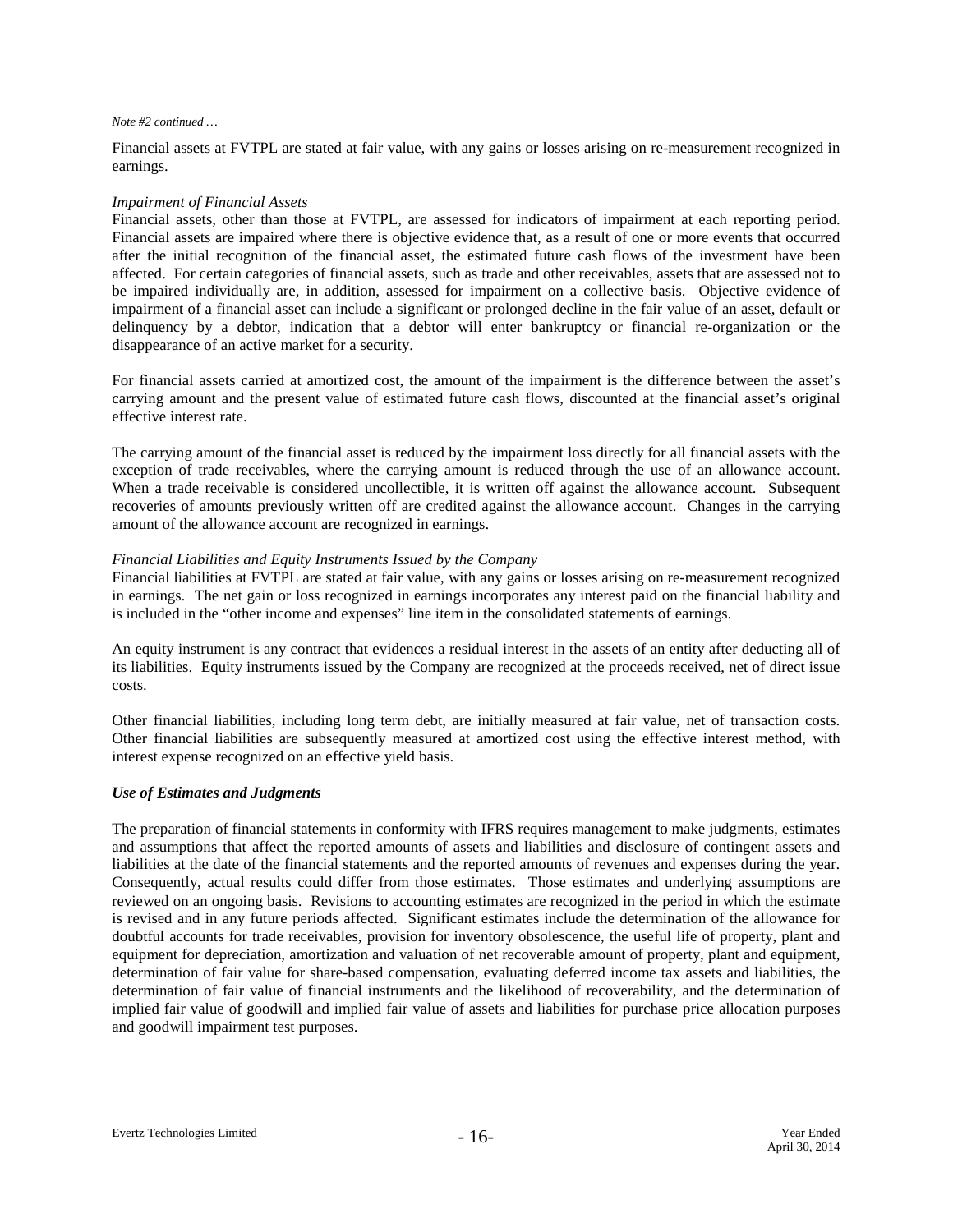Significant items requiring the use of judgment in application of accounting policies and assumptions include the determination of functional currencies, classification of financial instruments, classification of leases, application of the percentage of completion method on long-term contracts, degree of componentization applied when calculating amortization of property, plant and equipment, and identification of cash generating units for impairment testing purposes.

#### *Operating Segments*

An operating segment is a component of the Company that engages in business activities from which it may earn revenues and incur expenses, including revenues and expenses that relate to transactions with any of the Company's other components. The Company reviewed its operations and determined that it operates a single reportable segment, the television broadcast equipment market. The single reportable operating segment derives its revenue from the sale of hardware and software solutions including related services, training and commissioning.

#### *Non-Current Assets Held for Sale*

Non-current assets that are expected to be recovered primarily through sale rather than through continuing use are classified as held for sale and are not depreciated. Immediately before classification as held for sale, the assets are remeasured in accordance with the Company's accounting policies. The assets are measured at the lower of their carrying amount and fair value less cost to sell. Impairment losses on initial classification as held for sale and subsequent gains or losses on remeasurement are recognized in profit or loss. Gains are not recognized in excess of any cumulative impairment loss.

#### **Changes in Accounting Policies**

#### *Consolidated Financial Statements*

Effective May 1, 2013, the Company adopted IFRS 10, *Consolidated Financial Statements* ("IFRS 10"). IFRS 10 establishes principles for the presentation and preparation of consolidated financial statements when an entity controls one or more other entities. IFRS 10 replaced the consolidation requirements in SIC-12, *Consolidation – Special Purpose Entities* and IAS 27, *Consolidated and Separate Financial Statements.* The adoption of IFRS 10 did not have any impact on the Consolidated Financial Statements.

#### *Disclosure of Interests in Other Entities*

Effective May 1, 2013, the Company adopted IFRS 12, *Disclosure of Interests in Other Entities* ("IFRS 12"). IFRS 12 is a new and comprehensive standard on disclosure requirements for all forms of interests in other entities, including subsidiaries, joint arrangements, associates and unconsolidated structured entities. The adoption of IFRS 12 has resulted in additional disclosures within Note 20 of the Consolidated Financial Statements.

#### *Fair Value Measurements*

Effective May 1, 2013, the Company adopted IFRS 13, *Fair Value Measurements* ("IFRS 13"). IFRS 13 provides new guidance on fair value measurement and disclosure requirements. The adoption of IFRS 13 resulted in minor changes in disclosure within Note 17, but did not have a significant impact on the Consolidated Financial **Statements**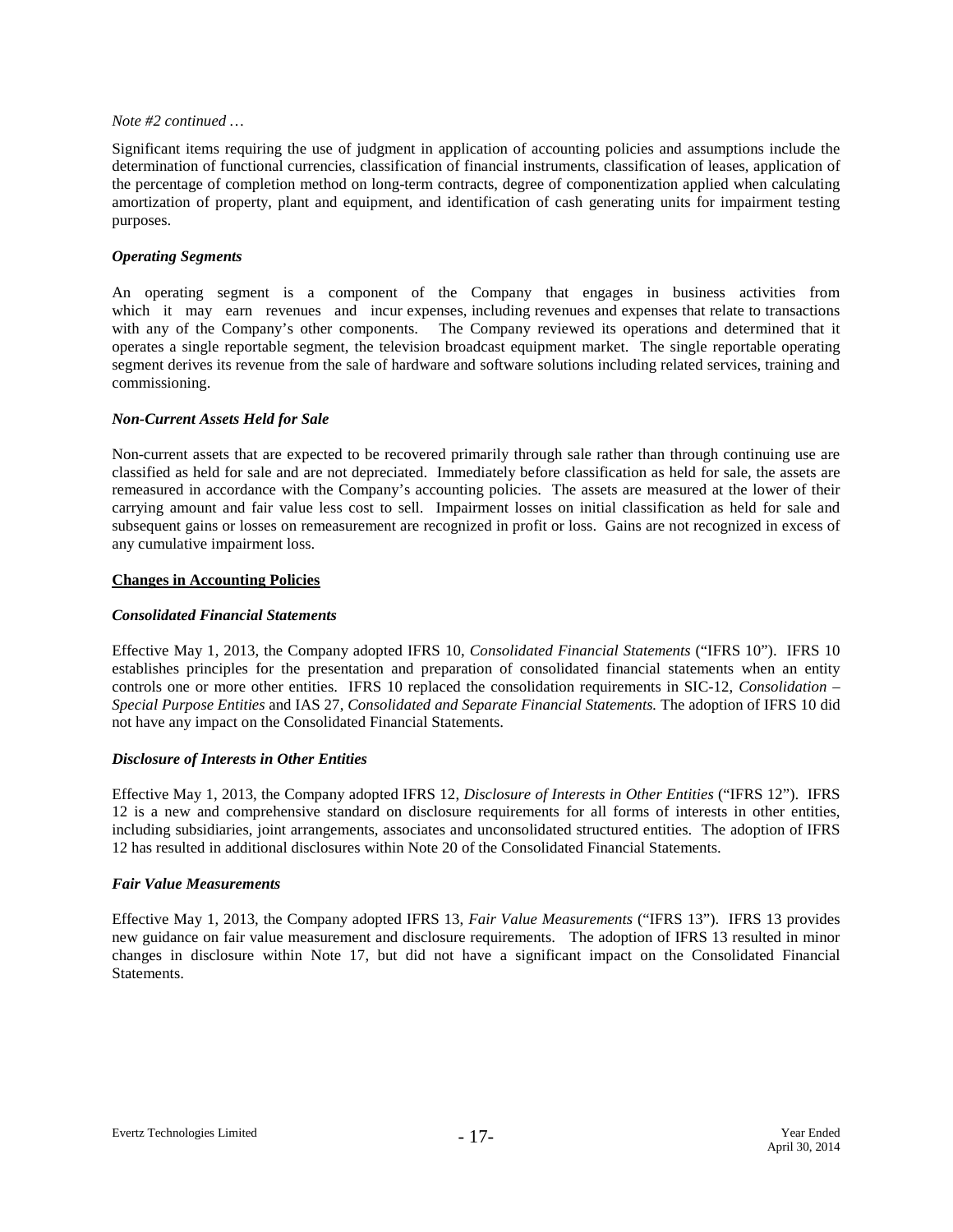#### *Presentation of Financial Statements*

Effective May 1, 2013, the Company adopted Amendments to IAS 1, *Presentation of Financial Statements*  ("Amendments to IAS 1"), which became effective for annual periods beginning on or after July 1, 2012, are applied retroactively. The amendments require that an entity present separately the items of other comprehensive earnings that may be reclassified to profit or loss in the future from those that would never be reclassified to profit or loss. The adoption of Amendments to IAS 1 resulted in minor changes to presentation in the Company's statement of comprehensive earnings but did not have a significant impact on the Consolidated Financial Statements.

#### *Financial Instruments*

Effective May 1, 2013, the Company adopted Amendments to IFRS 7, *Financial Instruments Disclosures* ("Amendments to IFRS 7"), which amend the disclosure requirements in IFRS 7 to require information about all recognized financial instruments that are offset in accordance with paragraph 42 of IAS 32 Financial Instruments: Presentation. The adoption of Amendments to IFRS 7 did not have any impact on the Consolidated Financial Statements.

#### **New and Revised IFRSs Issued but Not Yet Effective**

Following is a listing of amendments, revisions and new International Financial Reporting Standards issued but not yet effective. Unless otherwise indicated, earlier application is permitted. The Company has not yet determined the impact of the changes to the adoption of the following standards.

#### *Financial Instruments*

IFRS 9, Financial instruments ("IFRS 9") was issued by the IASB on November 12, 2009 and October 2010, and will replace IAS 39, *Financial Instruments: Recognition and Measurement* ("IAS 39"). IFRS 9 introduces new requirements for the financial reporting of financial assets and financial liabilities. IFRS 9 does not have a current effective date.

IAS 32, Financial instruments: Presentation ("IAS 32") was amended by the IASB in December 2011 to clarify certain aspects of the requirements on offsetting. The amendments focus on the criterion that an entity currently has a legally enforceable right to set off the recognized amounts and the criterion that an entity intends either to settle on a net basis or to realize the asset and settle the liability simultaneously. The amendments to IAS 32 are effective for periods beginning on or after January 1, 2014.

#### *Revenue*

IFRS 15, Revenue from contracts with customers ("IFRS 15") was issued by the IASB in May 2014 and will replace IAS 11, Construction Contracts and IAS 18 Revenue. IFRS 15 specifies how and when revenue will be recognized. IFRS 15 is effective for annual periods beginning on or after January 1, 2017.

#### *Levies*

IFRIC 21, Levies ("IFRIC 21") was issued by the IASB in May 2013. IFRIC 21 provides guidance on accounting for levies in accordance with IAS 37, *Provisions, Contingent Liabilities and Contingent Assets.* IFRIC 21 defines a levy as an outflow from an entity imposed by a government in accordance with legislation and confirms that an entity recognizes a liability for a levy only when the triggering event specified in the legislation occurs. IFRIC 21 is effective for annual periods beginning on or after January 1, 2014.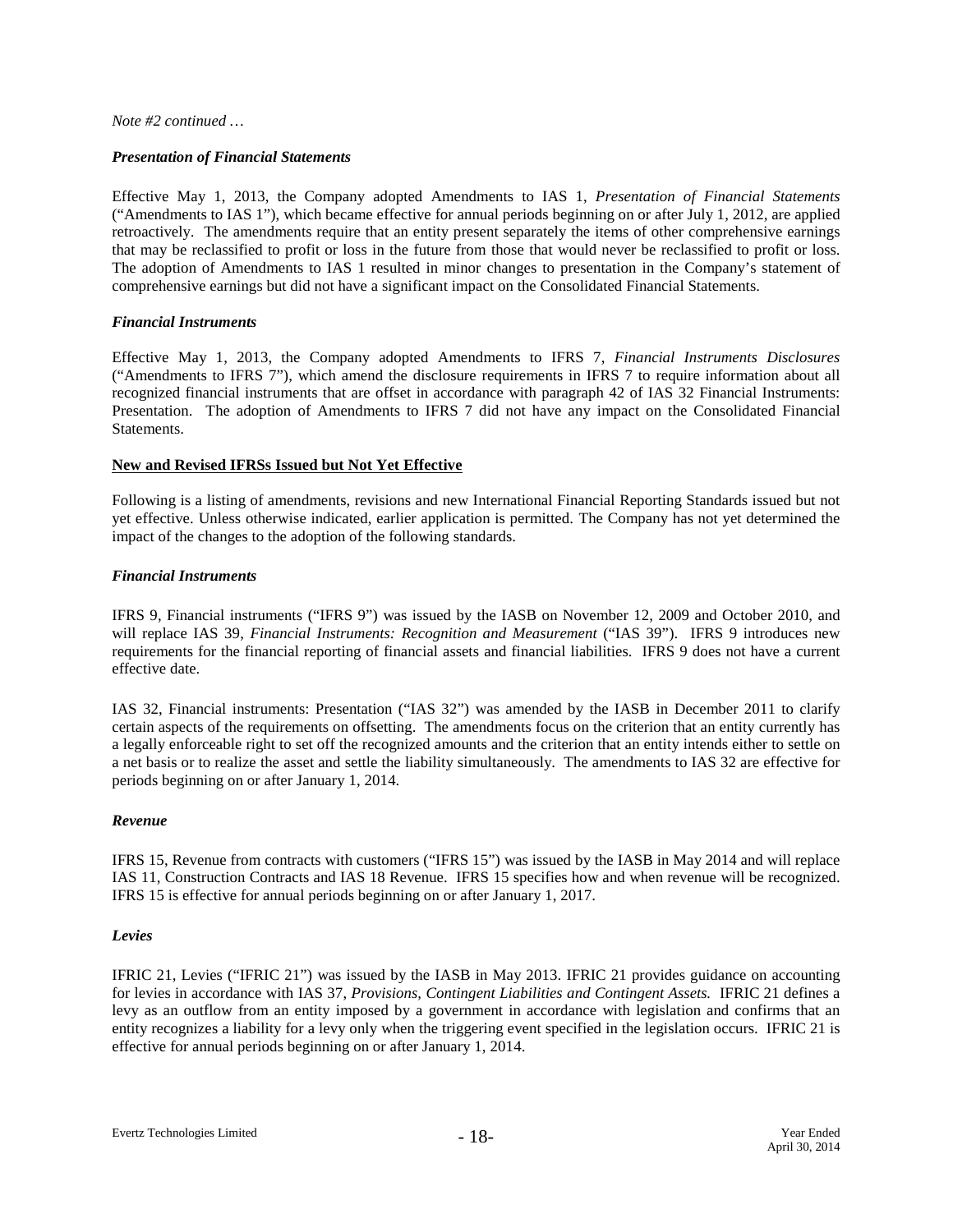#### **3. BUSINESS ACQUISITIONS**

On December 13, 2012 the Company completed the investment of 80% in the share capital of Antenna Technology Communications Incorporated ("ATCI"), a global communication provider of synergistic services and a complementary product portfolio, for cash consideration of \$3,774, net of \$1,391 in cash acquired. The acquisition price includes \$250 in contingent consideration that the Company has valued at 100% of the potential liability. The acquisition was accounted for under the acquisition method and its operating results have been included in these financial statements since the date of acquisition. During fiscal 2013 the Company recognized \$140 of transaction costs in selling, administrative and general expenses relating to the acquisition.

The final allocation of the purchase price is based on management's estimate of the fair value of assets acquired and liabilities assumed. The final allocation of the purchase price is as follows:

| Trade and other receivables   | \$<br>1,054 |
|-------------------------------|-------------|
| Inventories                   | 1,742       |
| Income tax receivable         | 345         |
| Trade and other payables      | (546)       |
| Deferred revenue              | (123)       |
| Property, plant and equipment | 2,994       |
| Long term debt                | (440)       |
| Deferred tax liability        | (318)       |
| Goodwill (not tax deductible) | 286         |
| Non-controlling interest      | (1,220)     |
|                               | 3.774       |

The non-controlling interest has been valued at its proportionate share of net assets in the acquired company. The goodwill is largely attributable to synergies expected to be achieved from integrating the Company into the group. Fair value of trade and other receivables was determined by netting \$1,091 in gross receivables with \$37 in receivables deemed uncollectable.

#### **4. TRADE AND OTHER RECEIVABLES**

|                                                                 |    | 2014   | 2013   |
|-----------------------------------------------------------------|----|--------|--------|
| Trade receivables                                               | ιD | 81.165 | 51,035 |
| Receivables on construction contracts, net of progress billings |    | 3,659  | 2,670  |
| Other receivables                                               |    | 3.157  | 108    |
|                                                                 | J) | 87.981 | 53,813 |

#### **5. INVENTORIES**

|                           |   | 2014    | 2013   |
|---------------------------|---|---------|--------|
| Finished goods            | J | 59,958  | 47,052 |
| Raw material and supplies |   | 48,409  | 47,247 |
| Work in progress          |   | 26.194  | 17,320 |
|                           |   | 134,561 | 11,619 |

Cost of sales for the year ended April 30, 2014 was comprised of \$130,371 of inventory (2013 - \$121,139) and \$5,326 of inventory write-offs (2013 - \$3,987).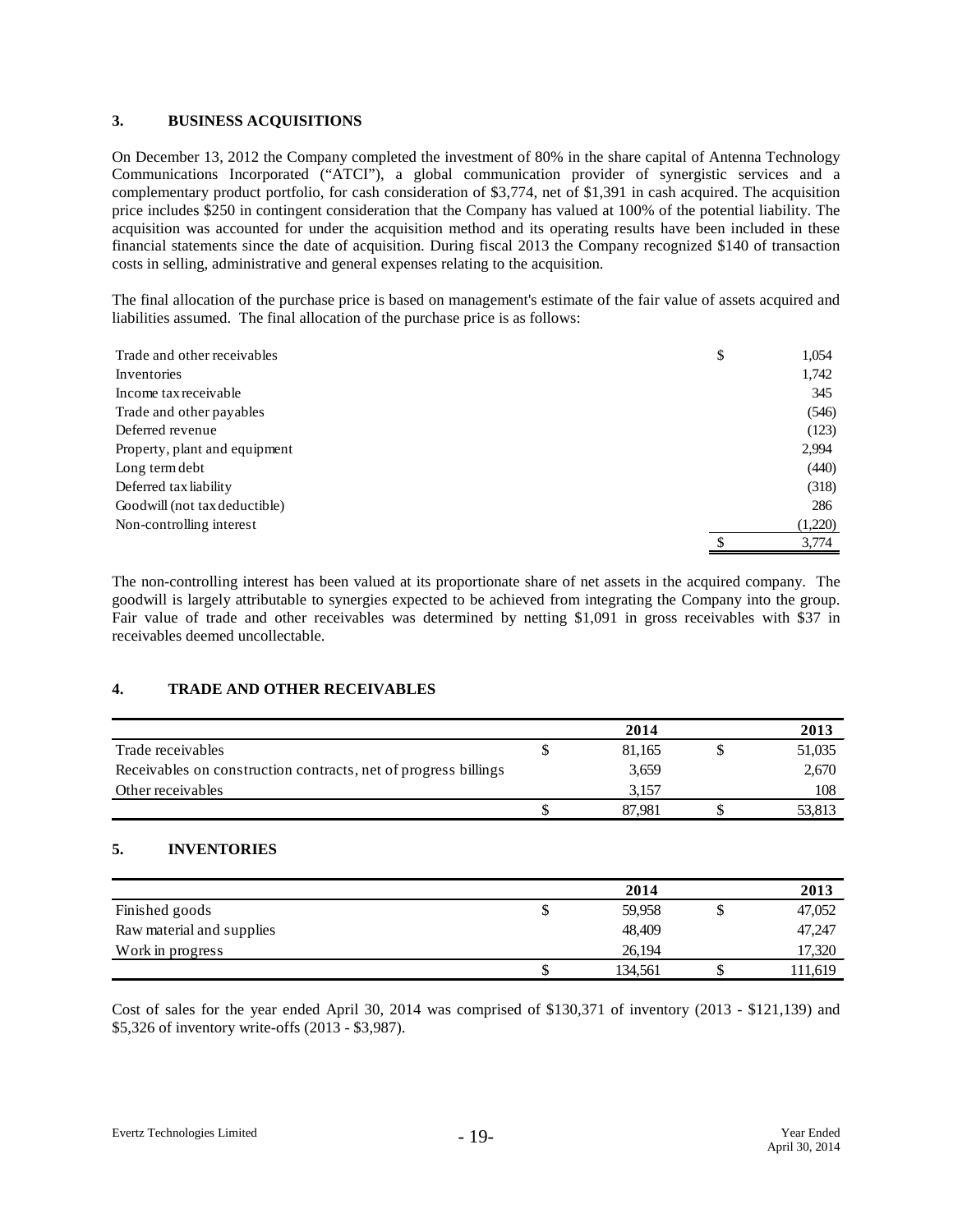#### **6. PROPERTY, PLANT AND EQUIPMENT**

|                                    | April 30, 2014 |                    |        |                     |        |                    | April 30, 2013 |    |        |                                    |        |  |                    |
|------------------------------------|----------------|--------------------|--------|---------------------|--------|--------------------|----------------|----|--------|------------------------------------|--------|--|--------------------|
|                                    | Cost           | <b>Accumulated</b> |        | <b>Depreciation</b> |        | Carrying<br>Amount |                |    | Cost   | Accumulated<br><b>Depreciation</b> |        |  | Carrying<br>Amount |
| Office furniture and equipment     | \$<br>2,507    | \$                 | 1.413  | \$                  | 1.094  | S                  | 1.726          | \$ | 957    | \$                                 | 769    |  |                    |
| Research and development equipment | 25,839         |                    | 12.410 |                     | 13,429 |                    | 18,483         |    | 8,608  |                                    | 9,875  |  |                    |
| Airplanes                          | 19.727         |                    | 7.966  |                     | 11,761 |                    | 12,639         |    | 1.956  |                                    | 10,683 |  |                    |
| Machinery and equipment            | 45,258         |                    | 31,872 |                     | 13,386 |                    | 42,339         |    | 28.018 |                                    | 14,321 |  |                    |
| Leaseholds                         | 5,165          |                    | 3,423  |                     | 1.742  |                    | 4.290          |    | 2.705  |                                    | 1,585  |  |                    |
| Land                               | 2,330          |                    | ۰      |                     | 2,330  |                    | 2,060          |    |        |                                    | 2,060  |  |                    |
| <b>Buildings</b>                   | 9.973          |                    | 1.884  |                     | 8.089  |                    | 8.816          |    | 1,472  |                                    | 7,344  |  |                    |
|                                    | \$<br>10.799   |                    | 58,968 |                     | 51,831 |                    | 90,353         | \$ | 43.716 | \$                                 | 46,637 |  |                    |

|                                 | Office      | <b>Research</b>          |                          |              |                  |                      |                          |                       |    |              |
|---------------------------------|-------------|--------------------------|--------------------------|--------------|------------------|----------------------|--------------------------|-----------------------|----|--------------|
|                                 | furniture   | and                      |                          |              | <b>Machinery</b> |                      |                          |                       |    |              |
|                                 | and         | development              |                          |              | and              |                      |                          |                       |    |              |
|                                 | equipment   | equipment Airplanes      |                          |              |                  | equipment Leaseholds |                          | <b>Land Buildings</b> |    | <b>Total</b> |
| Cost                            |             |                          |                          |              |                  |                      |                          |                       |    |              |
| Balance as at April 30, 2012    | \$<br>1.680 | \$<br>10,952             | \$<br>12,639             | \$           | 40,507           | \$<br>3,598          | \$<br>1.640              | \$<br>7,418           | S  | 78,434       |
| <b>Additions</b>                | 100         | 7,560                    |                          |              | 2,742            | 628                  | $\sim$                   | ä,                    |    | 11,030       |
| Acquisition of subsidiary       | 240         | 31                       |                          |              | 900              | 68                   | 396                      | 1,359                 |    | 2,994        |
| Foreign exchange adjustments    | (79)        | (60)                     |                          |              | 43               | (4)                  | 24                       | 39                    |    | (37)         |
| Disposals                       | (215)       |                          |                          |              | (1, 853)         | ÷                    |                          |                       |    | (2,068)      |
| Balance as at April 30, 2013    | \$<br>1,726 | \$<br>18,483             | \$12,639                 | \$           | 42,339           | \$<br>4,290          | \$<br>2,060              | \$8,816               | \$ | 90,353       |
| <b>Additions</b>                | 238         | 6,768                    |                          |              | 2,940            | 875                  |                          |                       |    | 10,821       |
| Transfer from held for sale     | ä,          | $\overline{\phantom{a}}$ | 7,088                    |              | L,               |                      |                          | $\overline{a}$        |    | 7,088        |
| Foreign exchange adjustments    | 543         | 588                      |                          |              | 246              |                      | 270                      | 1,157                 |    | 2,804        |
| Disposals                       | ÷           |                          |                          |              | (267)            |                      |                          |                       |    | (267)        |
| Balance as at April 30, 2014    | \$<br>2,507 | \$<br>25,839             | \$19,727                 | \$           | 45,258           | \$<br>5,165          | \$<br>2,330              | \$9,973               |    | \$110,799    |
|                                 |             |                          |                          |              |                  |                      |                          |                       |    |              |
| <b>Accumulated Depreciation</b> |             |                          |                          |              |                  |                      |                          |                       |    |              |
| Balance as at April 30, 2012    | \$<br>1,068 | \$<br>6,365              | \$<br>809                | \$.          | 25,481           | \$<br>2.225          | \$                       | \$<br>1,296           |    | 37,244       |
| Depreciation for the year       | 103         | 2,235                    | 1,147                    |              | 3,712            | 483                  |                          | 171                   |    | 7,851        |
| Foreign exchange adjustments    |             | 8                        |                          |              | $\overline{c}$   | (3)                  |                          | 5                     |    | 12           |
| Disposals                       | (214)       |                          | $\overline{\phantom{a}}$ |              | (1,177)          | ÷                    |                          |                       |    | (1,391)      |
| Balance as at April 30, 2013    | \$<br>957   | \$<br>8,608              | \$<br>1,956              | $\mathbf{s}$ | 28,018           | \$<br>2,705          | \$                       | \$1,472               |    | 43,716       |
| Depreciation for the year       | 103         | 3,289                    | 2,188                    |              | 4,047            | 718                  | $\overline{\phantom{a}}$ | 190                   |    | 10,535       |
| Transfer from held for sale     |             | L.                       | 3,822                    |              | ÷,               |                      |                          | ÷,                    |    | 3,822        |
| Foreign exchange adjustments    | 353         | 513                      |                          |              | 67               |                      |                          | 222                   |    | 1,155        |
| Disposals                       |             |                          |                          |              | (260)            |                      |                          |                       |    | (260)        |
| Balance as at April 30, 2014    | \$<br>1,413 | \$<br>12,410             | \$<br>7,966              | \$           | 31,872           | \$<br>3,423          | \$<br>$\blacksquare$     | \$1,884               | \$ | 58,968       |
|                                 |             |                          |                          |              |                  |                      |                          |                       |    |              |
| <b>Carrying amounts</b>         |             |                          |                          |              |                  |                      |                          |                       |    |              |
| At April 30, 2013               | \$<br>769   | \$<br>9,875              | \$<br>10,683             | \$           | 14,321           | \$<br>1,585          | \$<br>2,060              | \$7,344               | \$ | 46,637       |
| At April 30, 2014               | \$<br>1,094 | \$<br>13,429             | \$11,761                 |              | \$13,386         | \$<br>1,742          | \$2,330                  | \$8,089               |    | \$51,831     |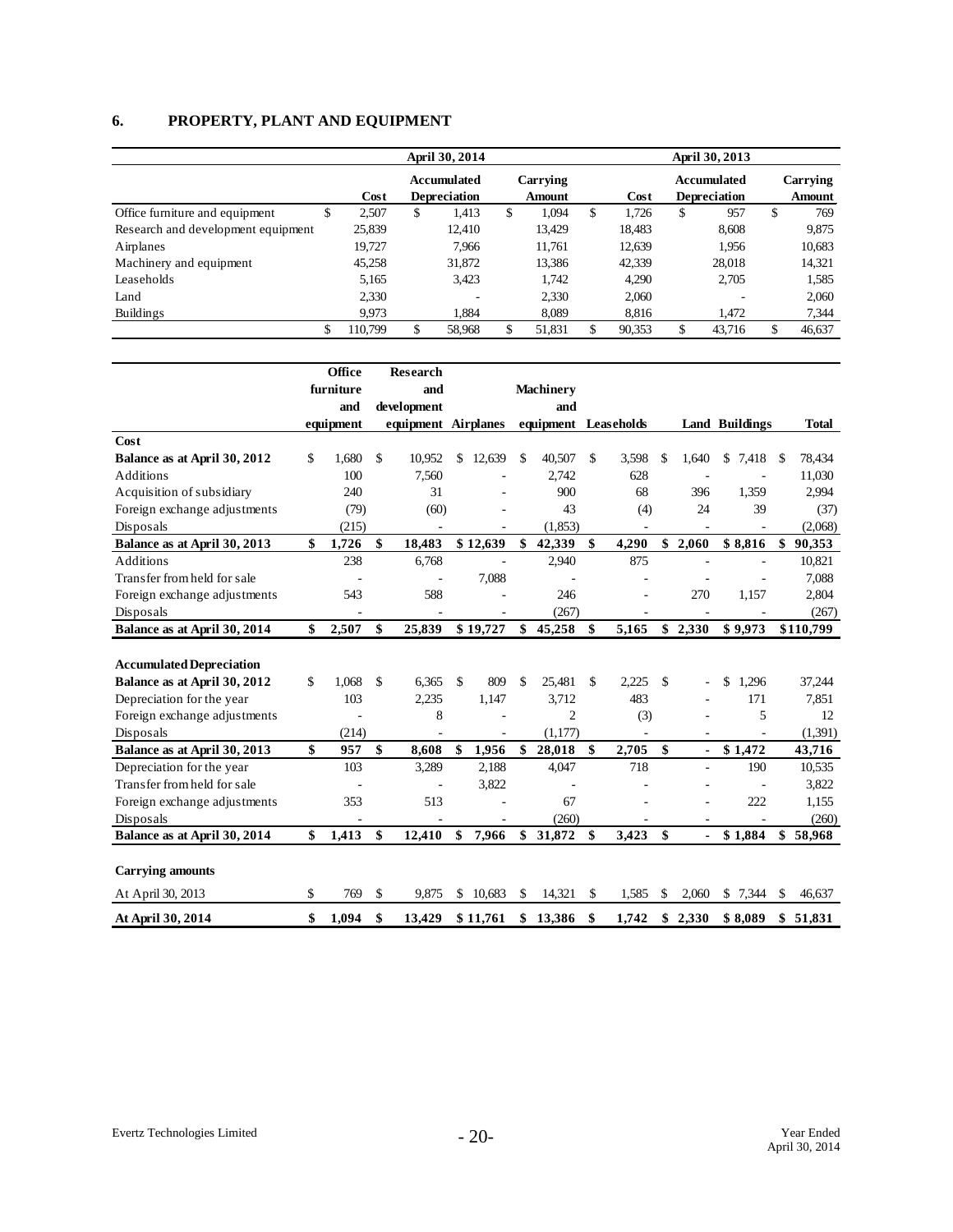#### **7. GOODWILL**

The changes in carrying amounts of goodwill are as follows:

|                                |    | Cost   |
|--------------------------------|----|--------|
| Balance as at April 30, 2012   |    | 17,507 |
| Business acquisitions (note 3) |    | 286    |
| Foreign exchange differences   |    | (69)   |
| Balance as at April 30, 2013   | S  | 17.724 |
| Foreign exchange differences   |    | 545    |
| Balance as at April 30, 2014   | \$ | 18,269 |

The Company performs an impairment test annually on April  $30<sup>th</sup>$  or whenever there is an indication of impairment. For purposes of testing for impairment, goodwill has been allocated to the following cash-generating units as follows:

|                          |    | April 30,                |   |        |
|--------------------------|----|--------------------------|---|--------|
|                          |    | 2014                     |   | 2013   |
| Evertz Microsystems Ltd. | \$ | 12,610                   | Φ | 9,238  |
| Evertz UK                |    | $\overline{\phantom{a}}$ |   | 2,852  |
| Holdtech Kft             |    | 5,346                    |   | 5,346  |
| ATCI                     |    | 313                      |   | 288    |
|                          | Φ  | 18,269                   | ◡ | 17,724 |

During the year a change in classification of a CGU has resulted in goodwill being reallocated from Evertz UK to Evertz Microsystems Ltd.

The key assumptions used in performing the impairment tests as at April 30, 2014 are as follows:

| Method of determining recoverable amount: | Value in use |
|-------------------------------------------|--------------|
| Discount Rate:                            | 8%           |
| Perpetual growth rate:                    | $2 - 4\%$    |

#### *Recoverable Amount*

Management's past experience and future expectations of the business performance is used to make a best estimate of the expected revenue, earnings before interest, taxes, depreciation and amortization (" EBITDA") and operating cash flows for a five year period. Subsequent to the fifth year period the present value of the fifth year cash flows is calculated in perpetuity.

#### *Discount Rate*

The discount rate applied is a pretax rate that reflects the time value of money and risk associated with the business.

#### *Perpetual Growth Rate*

The perpetual growth rate is management's current assessment of the long-term growth prospect of the Company in the jurisdictions in which it operates.

#### *Sensitivity Analysis*

Management performs a sensitivity analysis on the key assumptions. The sensitivity analysis indicates reasonable changes to key assumptions will not result in an impairment loss.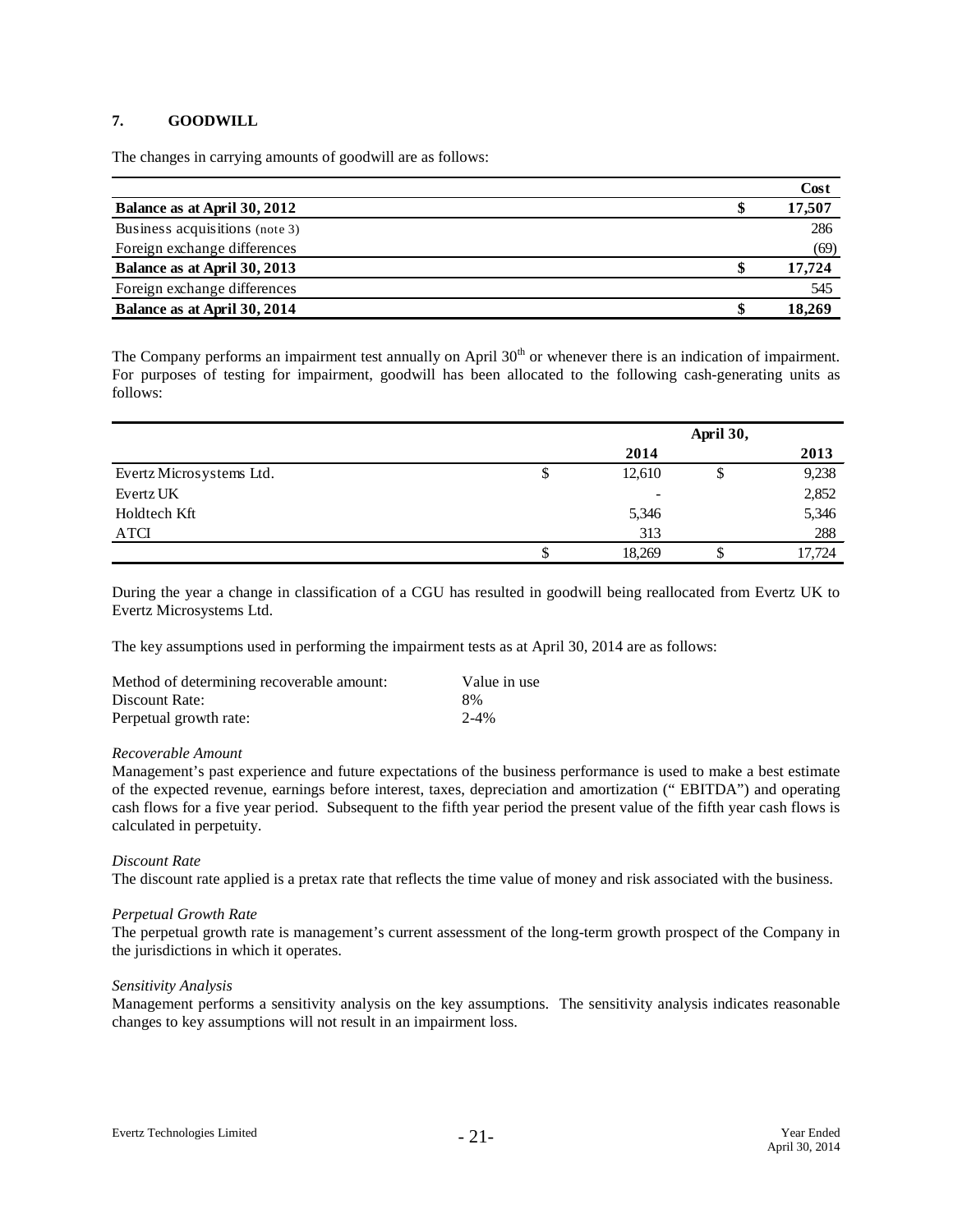#### **8. INTANGIBLE ASSETS**

|                                 | Intellectual   |
|---------------------------------|----------------|
|                                 | property       |
| Cost                            |                |
| Balance as at April 30, 2012    | \$<br>7,866    |
| Foreign exchange differences    | (35)           |
| Balance as at April 30, 2013    | \$<br>7,831    |
| Foreign exchange differences    | 257            |
| Balance as at April 30, 2014    | \$<br>8,088    |
|                                 |                |
| <b>Accumulated Depreciation</b> |                |
| Balance as at April 30, 2012    | \$<br>(6, 861) |
| Amortization for the year       | (428)          |
| Foreign exchange differences    | 16             |
| Balance as at April 30, 2013    | \$<br>(7,273)  |
| Amortization for the year       | (383)          |
| Foreign exchange differences    | (189)          |
| Balance as at April 30, 2014    | \$<br>(7, 845) |
| <b>Carrying amounts</b>         |                |
|                                 |                |
| At April 30, 2013               | \$<br>558      |
| At April 30, 2014               | \$<br>243      |

#### **9. PROVISIONS**

|                                 | Lease/Retirement<br>Warranty and |         |                    |       |
|---------------------------------|----------------------------------|---------|--------------------|-------|
|                                 |                                  | Returns | <b>Obligations</b> | Total |
| Balance as at April 30, 2012    |                                  | 762     | 47                 | 809   |
| Net additions (provisions used) |                                  | 236     | 59                 | 295   |
| Foreign exchange differences    |                                  | 2       | (2)                |       |
| Balance as at April 30, 2013    |                                  | 1.000   | 104                | 1,104 |
| Net additions (provisions used) |                                  | 610     | (103)              | 507   |
| Foreign exchange differences    |                                  |         |                    |       |
| Balance as at April 30, 2014    |                                  | 1.615   | Q                  | 1.624 |

#### *Warranty and Returns*

The provision relates to estimate future costs associated with warranty repairs and returns on hardware solutions. The provision is based on historical data associated with similar products. Estimate is expected to be incurred within the next twelve months.

#### *Lease/Retirement Obligations*

The provision relates to estimate restoration costs expected to be incurred upon the conclusion of company leases.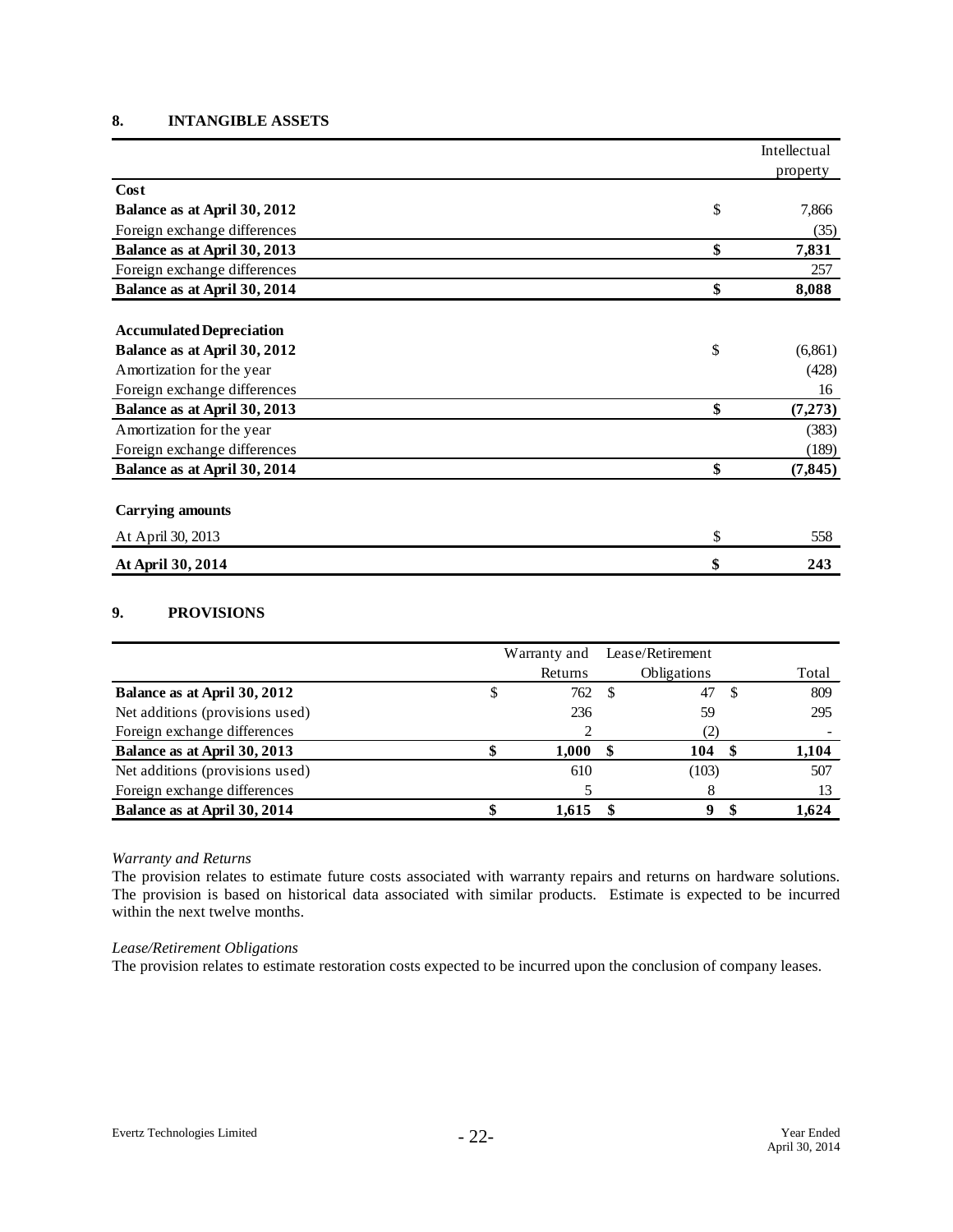#### **10. LONG TERM DEBT**

#### a) Credit Facilities

The Company has the following credit facilities available:

- 1. Credit facility of \$15,000 and a treasury risk management facility up to \$10,000 available, bearing interest at prime, subject to certain covenants and secured by all Canadian based assets. Advances under these facilities bear interest at prime. There were no borrowings against either of these facilities as at April 30, 2014 or 2013.
- 2. Credit facility available of 484 Euros bearing interest at WIBOR plus 1.6% per annum. There were no borrowings outstanding under this facility as at April 30, 2014 or 2013.

#### b) Long Term Debt

|    |                                                                |     | April 30, |    | April 30, |
|----|----------------------------------------------------------------|-----|-----------|----|-----------|
|    |                                                                |     | 2014      |    | 2013      |
| 1. | Mortgage payable denominated in Euros, secured by buildings,   | S   | 1,489     | S. | 1,456     |
|    | bearing interest at LIBOR EUR three months fixed rate plus 1%, |     |           |    |           |
|    | payable monthly, maturing in March 2021 with an option to end  |     |           |    |           |
|    | the contract prior to maturity upon payment of a penalty fee.  |     |           |    |           |
| 2. | Loans payable denominated in Euros, secured by land and        |     | 275       |    | 431       |
|    | buildings, payable monthly, bearing interest at WIBOR plus 1%  |     |           |    |           |
|    | per annum, maturing on July 31, 2015.                          |     |           |    |           |
| 3. | Other                                                          |     | 23        |    | 42        |
|    |                                                                | \$  | 1.787     | S. | 1.929     |
|    | Less current portion                                           |     | 415       |    | 390       |
|    |                                                                | \$. | 1.372     |    | 1.539     |

#### **11. CAPITAL STOCK**

Authorized capital stock consists of: Unlimited number of preferred shares Unlimited number of common shares

|                                      | Number of            |      | Amount |
|--------------------------------------|----------------------|------|--------|
|                                      | <b>Common Shares</b> |      |        |
| Balance as at April 30, 2012         | 73,225,786           | - \$ | 67,458 |
| Issued on exercise of stock options  | 724,400              |      | 8,013  |
| Cancelled pursuant to NCIB           | (317,620)            |      | (292)  |
| Transferred on stock option exercise |                      |      | 6,274  |
| Balance as at April 30, 2013         | 73,632,566           | S    | 81,453 |
| Issued on exercise of stock options  | 681,200              |      | 8,234  |
| Cancelled pursuant to NCIB           | (3,620)              |      | (4)    |
| Transferred on stock option exercise |                      |      | 3,248  |
| Balance as at April 30, 2014         | 74,310,146           |      | 92,931 |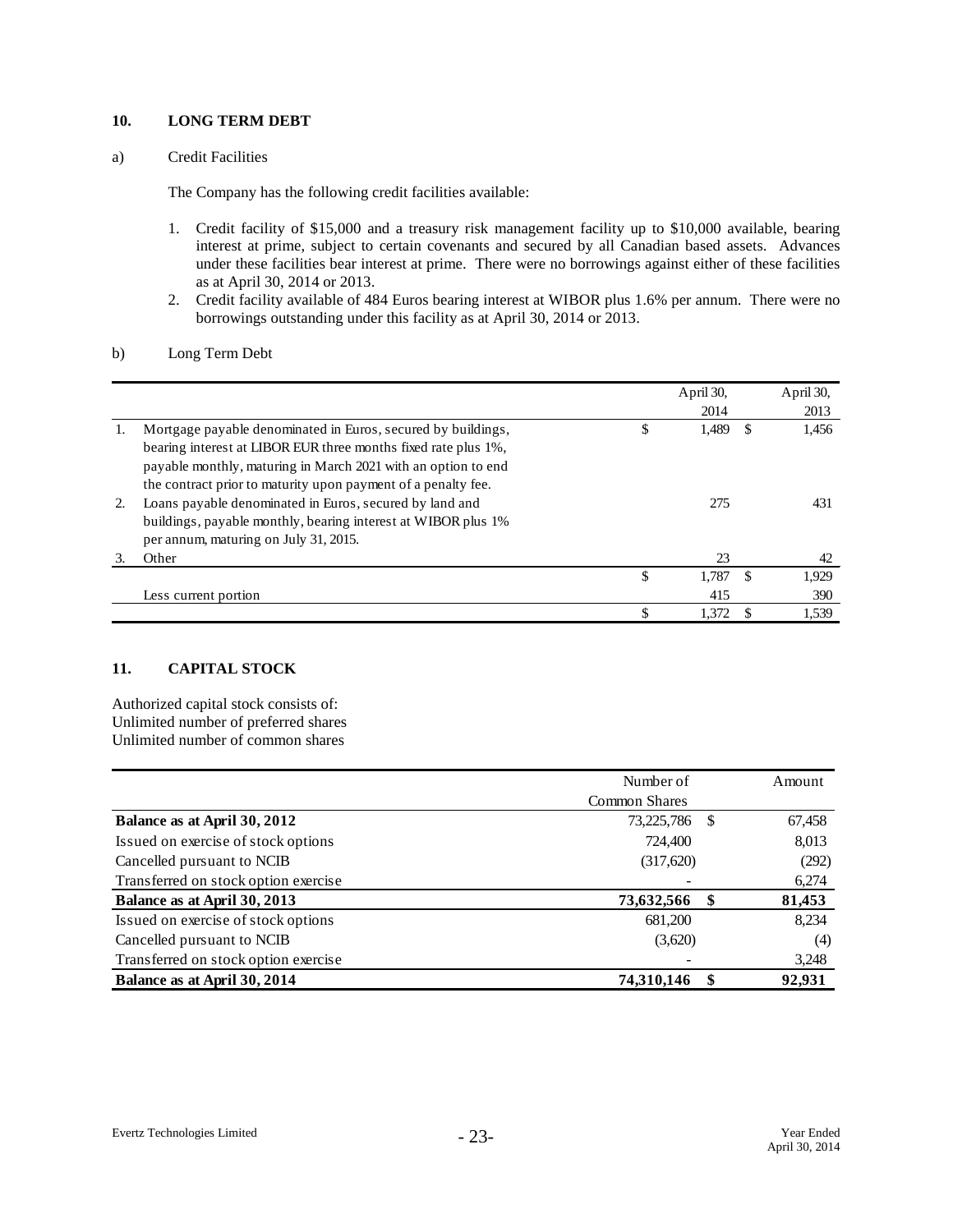#### *Note 11 continued …*

#### *Normal Course Issuer Bid*

In August 2013, the Company filed a Normal Course Issuer Bid (NCIB) with the TSX to repurchase, at the Company's discretion, until September 2, 2014 up to 3,700,397 outstanding common shares on the open market or as otherwise permitted, subject to normal terms and limitations of such bids. During fiscal 2014 in combination with a prior NCIB that expired in July 2013, the Company purchased and cancelled 3,620 common shares at a weighted average price of \$14.12 per share under the NCIB.

#### *Dividends Per Share*

During the year, \$2.04 in dividends per share were declared, including a special dividend of \$1.40 per share (2013 - \$0.58).

#### **12. REVENUE**

|                                                |   | 2014    | 2013    |
|------------------------------------------------|---|---------|---------|
| Hardware, software including related services, |   |         |         |
| training and commissioning                     |   | 309,087 | 299,950 |
| Long term contract revenue                     |   | 16.437  | 16,355  |
|                                                | S | 325,524 | 316,305 |

#### **13. SELLING, ADMINISTRATIVE AND GENERAL EXPENSES**

|                                               |   | 2014   | 2013   |
|-----------------------------------------------|---|--------|--------|
| Selling and administrative                    | J | 55,162 | 53,106 |
| Share-based compensation (note 15)            |   | 2,738  | 2,681  |
| Depreciation of property, plant and equipment |   |        |        |
| (non-production)                              |   | 3,753  | 2,257  |
| Amortization of intangible assets             |   | 383    | 428    |
|                                               |   | 62,036 | 58,472 |

#### **14. STATEMENT OF CASH FLOWS**

#### **Changes in non**–**cash working capital items**

|                             |    | 2014      |    | 2013    |
|-----------------------------|----|-----------|----|---------|
| Trade and other receivables | \$ | (32, 867) | \$ | 6,603   |
| Inventories                 |    | (20, 923) |    | (714)   |
| Prepaid expenses            |    | (1,200)   |    | (739)   |
| Trade and other payables    |    | 6,414     |    | (1,100) |
| Deferred revenue            |    | 3,384     |    | 2,129   |
| Provisions                  |    | 520       |    | 295     |
|                             | J  | (44, 672) | Φ  | 6.474   |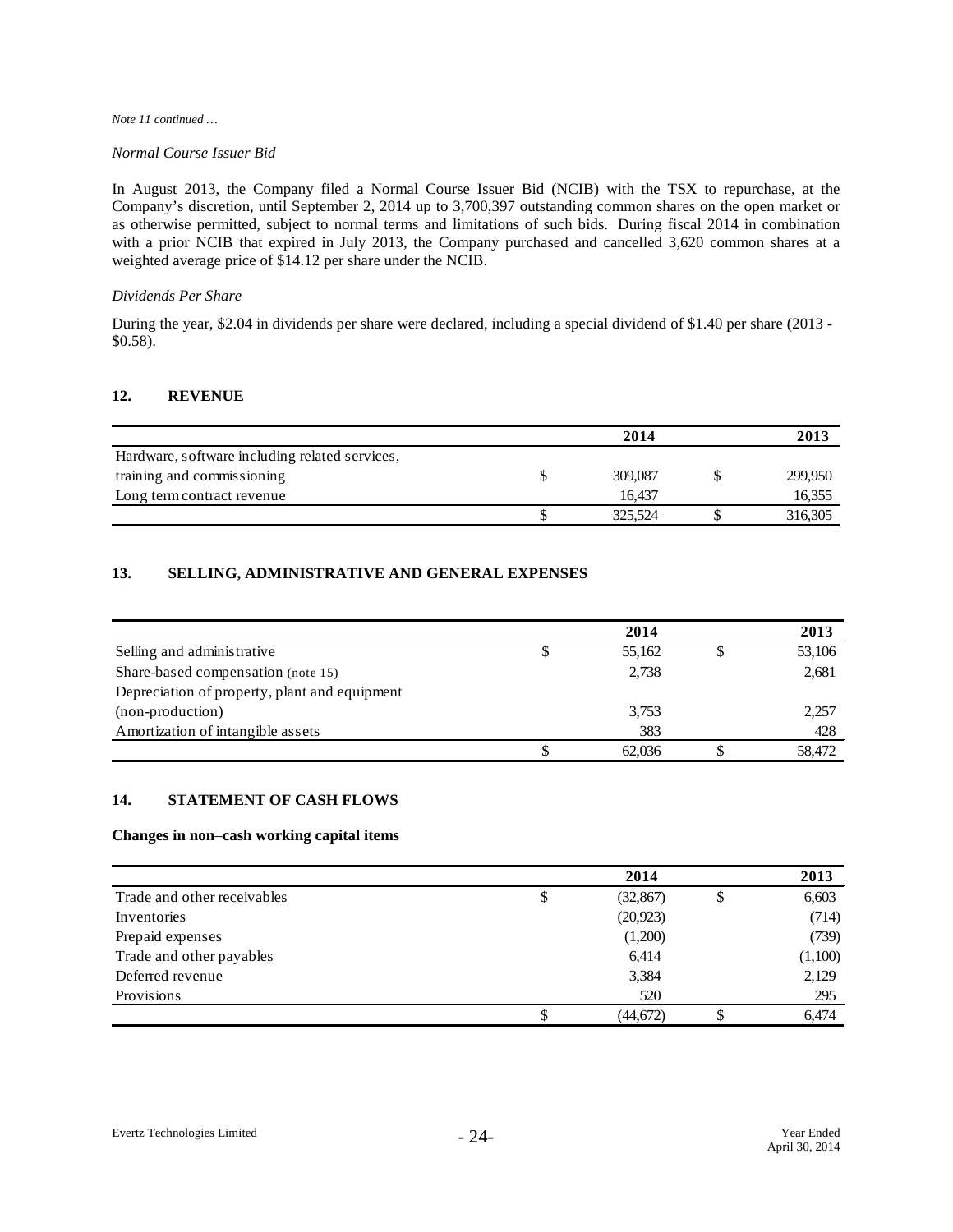#### **15. SHARE BASED PAYMENTS**

The Company established, in June 2006, a stock option plan to attract, retain, motivate and compensate employees, officers and eligible directors who are integral to the growth and success of the Company. A number of shares equal to 10% of the Company's outstanding common shares are to be reserved for issuance under the stock option plan.

The Board of Directors administers the stock option plan and will determine the terms of any options granted. The exercise price of an option is to be set by the Board of Directors at the time of grant but shall not be lower than the market price as defined in the option plan at the time of grant. The term of the option cannot exceed 10 years. Stock options currently granted normally fully vest and expire by the end of the fifth year. The terms for all options prior to June 2006 were set by the Board of Directors at the grant date.

The changes in the number of outstanding share options are as follows:

|                              | Number of  | Weighted              |
|------------------------------|------------|-----------------------|
|                              | Options    | Average               |
|                              |            | <b>Exercise Price</b> |
| Balance as at April 30, 2012 | 4,678,300  | \$<br>12.60           |
| Granted                      | 983,000    | 14.81                 |
| Exercised                    | (724, 400) | 11.06                 |
| Forfeited                    | (113,000)  | 11.96                 |
| Expired                      | (209, 500) | 18.04                 |
| Balance as at April 30, 2013 | 4,614,400  | \$<br>13.09           |
| Granted                      | 1,830,500  | 16.94                 |
| Exercised                    | (681,200)  | 12.09                 |
| Forfeited                    | (390,000)  | 13.05                 |
| Expired                      | (170,000)  | 18.10                 |
| Balance as at April 30, 2014 | 5,203,700  | \$<br>14.41           |

Stock options outstanding as at April 30, 2014 are:

| <b>Exercise Price</b> | <b>Weighted Average</b> |                       | Number of          | <b>Weighted Average</b> | Number of                | <b>Weighted Average</b>    |
|-----------------------|-------------------------|-----------------------|--------------------|-------------------------|--------------------------|----------------------------|
|                       |                         | <b>Exercise Price</b> | <b>Outstanding</b> | Remaining               | <b>Options</b>           | <b>Exercise Price of</b>   |
|                       |                         |                       | <b>Options</b>     | <b>Contractual Life</b> | Exercisable              | <b>Exercisable Options</b> |
| \$11.88               |                         | 11.88                 | 1.909.500          | 2.2                     | $\overline{\phantom{0}}$ |                            |
| $$12.23 - $14.24$     |                         | 13.45                 | 820,500            | 2.8                     | 3.000                    | \$<br>13.14                |
| $$14.61 - $16.29$     |                         | 15.61                 | 698,700            | 2.8                     | 101.300                  | \$<br>14.61                |
| $$17.03 - $19.34$     |                         | 17.11                 | 1,775,000          | 4.8                     | $\overline{\phantom{0}}$ |                            |
| Totals                |                         | 14.41                 | 5.203.700          | 3.3                     | 104.300                  | 14.57                      |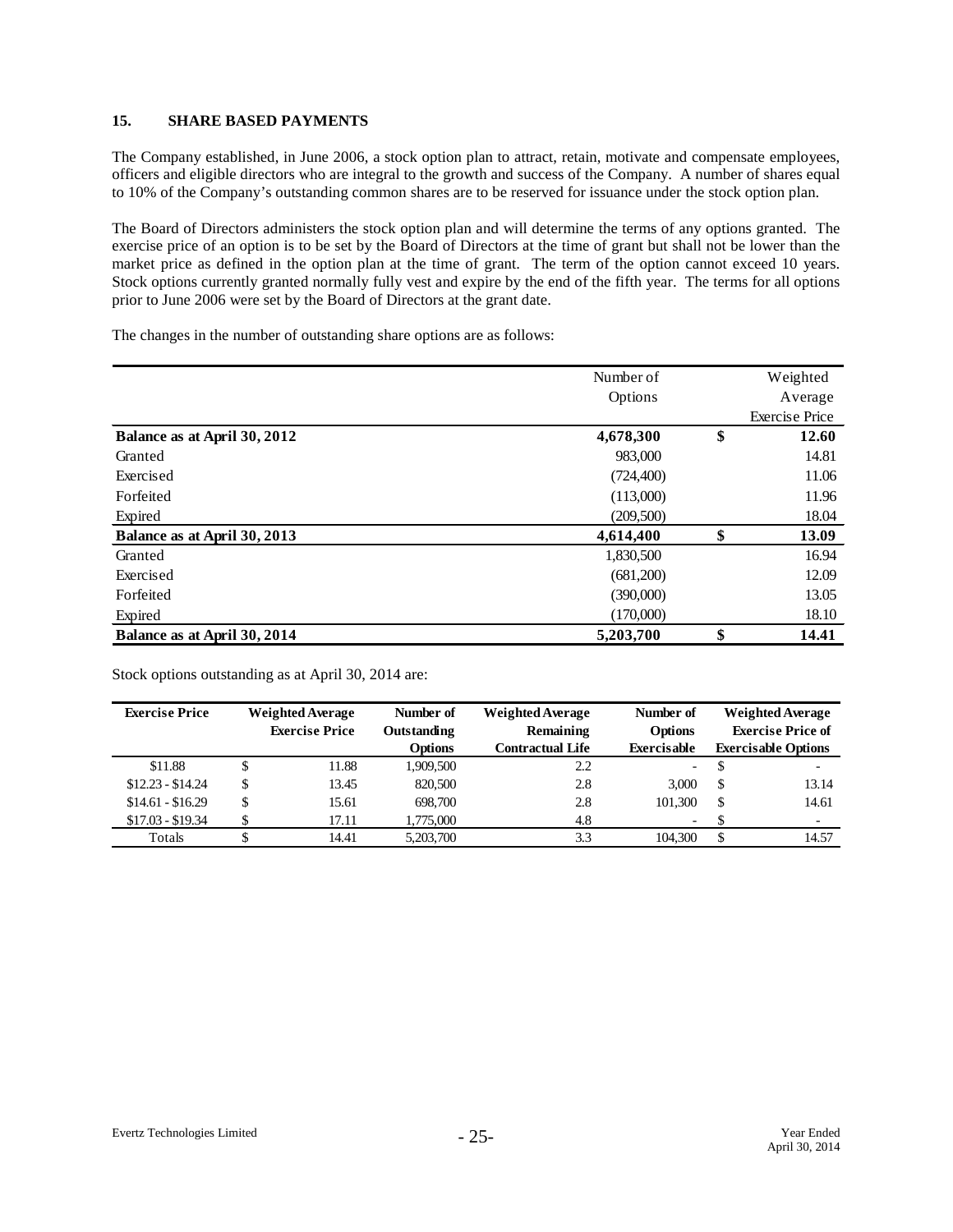*Note 15 continued …*

#### **Compensation expense**

The share–based compensation expense that has been charged against earnings over the fiscal period is \$2,738 (2013 - \$2,681). Compensation expense on grants during the year was calculated using the Black–Scholes option pricing model with the following weighted average assumptions:

|                                                   | April 30, | April 30, |
|---------------------------------------------------|-----------|-----------|
|                                                   | 2014      | 2013      |
| Risk-free interest rate                           | 1.66%     | 1.27%     |
| Dividend yield                                    | 3.78%     | 3.81%     |
| Expected life                                     | 5 years   | 5 years   |
| Expected volatility                               | 27%       | 42%       |
| Weighted average grant-date fair value:           |           |           |
| Where the exercise price equaled the market price | \$2.85    | \$3.99    |

Expected volatility is based on historical share price volatility over the past 5 years of the Company. Share-based compensation expense was calculated using a weighted average forfeiture rate of 19% (2013 - 19%).

#### **16. COMMITMENTS AND CONTINGENCIES**

The Company is committed under long term debt agreements and certain operating leases with minimum annual lease payments as follows:

|                              |                     | Long Term |    | Operating |     |        |
|------------------------------|---------------------|-----------|----|-----------|-----|--------|
|                              |                     | Debt      |    | Leases    |     | Total  |
| 2015                         | Φ<br>$\mathfrak{D}$ | 415       | S  | 3,657     | -\$ | 4,072  |
| 2016                         |                     | 246       |    | 3,581     |     | 3,827  |
| 2017                         |                     | 180       |    | 3,450     |     | 3,630  |
| 2018                         |                     | 188       |    | 3,282     |     | 3,470  |
| 2019                         |                     | 197       |    | 2,458     |     | 2,655  |
| Thereafter                   |                     | 561       |    | 1,639     |     | 2,200  |
| Balance as at April 30, 2014 | Φ                   | 1,787     | \$ | 18,067    | -\$ | 19,854 |

Total operating lease expense during the year was \$3,607 (2013 - \$3,560).

The Company has obtained documentary and standby letters of credit aggregating to a total of \$2,442 (2013 - \$3,446).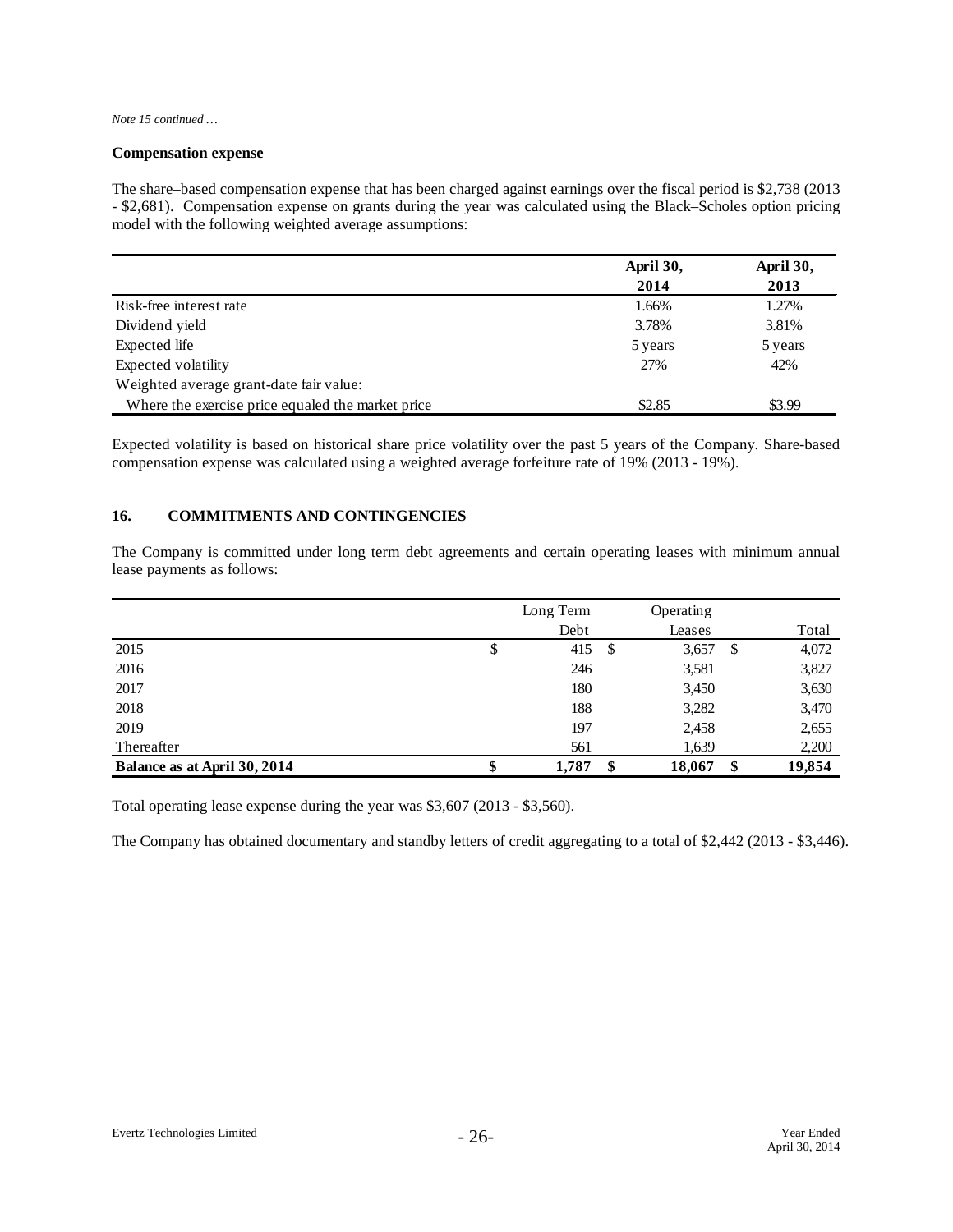#### **17. FINANCIAL INSTRUMENTS AND RISK MANAGEMENT**

The Company's financial instruments consist of cash and cash equivalents, instruments held for trading, trade and other receivables, trade and other payables and long term debt. Unless otherwise noted, it is management's opinion that the Company is not exposed to significant interest or credit risks arising from these financial instruments. The Company estimates the fair value of these instruments approximates the carrying values as listed below.

#### (a) *Fair values and classification of financial instruments:*

The following summarizes the significant methods and assumptions used in estimating the fair values of financial instruments:

- I. Quoted prices (unadjusted) in active markets for identical assets or liabilities.
- II. Inputs other than quoted prices included in level I that are observable for the asset or liability, either directly or indirectly. Cash and cash equivalents, instruments held for trading, trade and other receivables, trade and other payables, and fair value disclosures have been determined using level II fair values.
- III. Inputs for the asset or liability that are not based on observable market data.

#### (b) *Financial risk management:*

The Company, through its financial assets and liabilities, is exposed to various risks. The following analysis provides a measurement of risks as at April 30, 2014:

#### *Credit Risk*

Financial instruments that potentially subject the Company to concentrations of credit risk consist of cash and cash equivalents, instruments held for trading and trade and other receivables the total of which is the maximum exposure to credit risk. The Company performs evaluations of the financial situations of its customers. Management does not believe that there is significant credit concentration or risk.

The Company sets up an allowance for doubtful accounts based on the credit risks of the individual customer and the customer history. Approximately  $72\%$  (2013 – 76%) of trade and other receivables are outstanding for less than 90 days as at April 30, 2014. The amounts owing over 90 days are individually evaluated and provided for where appropriate in the allowance for doubtful accounts. The trade and other receivables are presented as follows net of the allowance for doubtful accounts: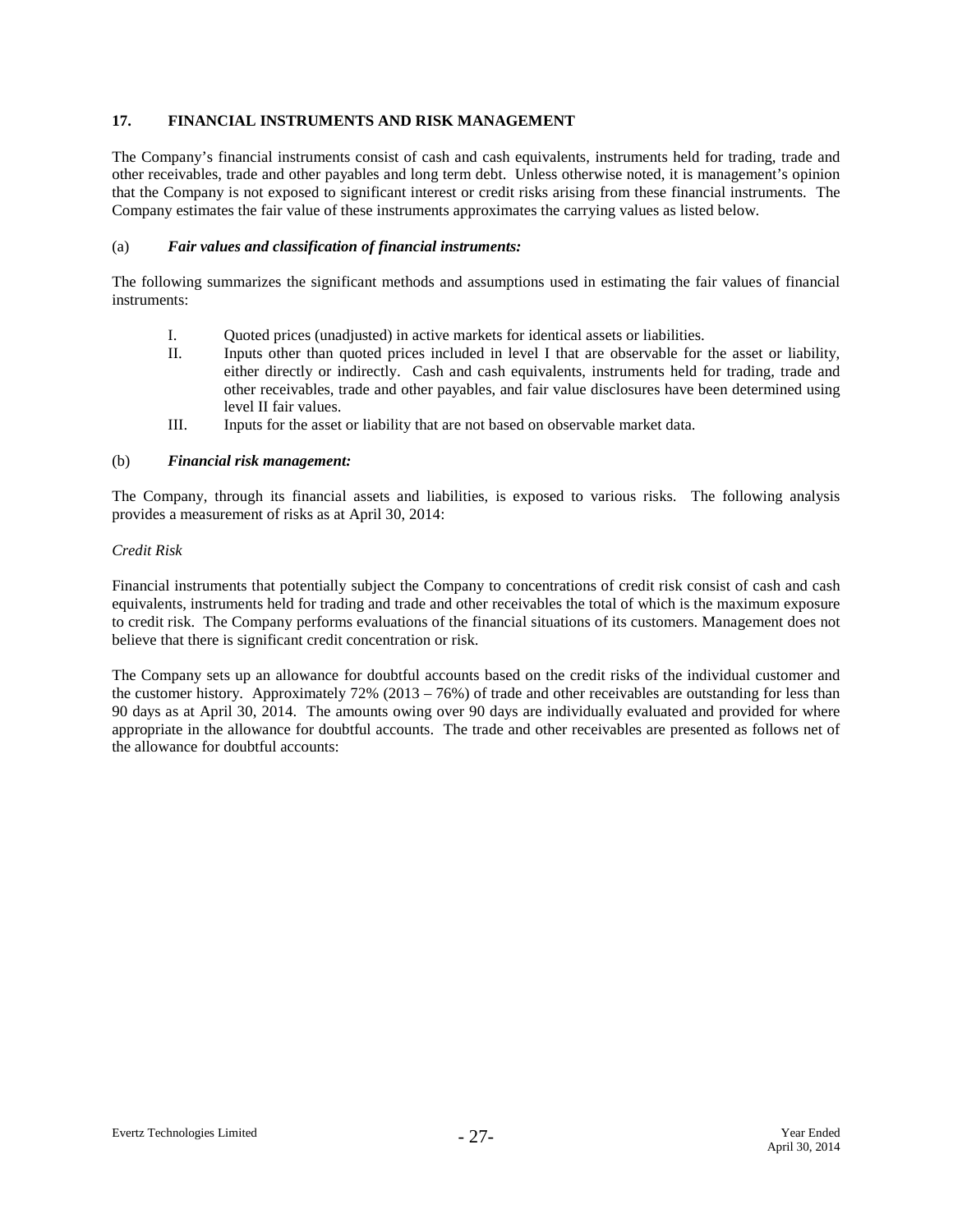*Note 17 continued …*

|                                 |              | April 30, |         |
|---------------------------------|--------------|-----------|---------|
|                                 | 2014         |           | 2013    |
| Trade and other receivables     | 92.216<br>۰D |           | 57,247  |
| Allowance for doubtful accounts | (4,235)      |           | (3,434) |
|                                 | 87.981       | œ         | 53,813  |

The change in the allowance for doubtful accounts was as follows:

|                                       | April 30, | April 30, |       |
|---------------------------------------|-----------|-----------|-------|
|                                       | 2014      |           | 2013  |
| Balance at beginning of year          | 3,434     |           | 1,808 |
| Increase in allowance                 | 687       |           | 2,317 |
| Bad debt recaptured and write-offs    | (151)     |           | (717) |
| Impact of variation in exchange rates | 265       |           | 26    |
| Balance at end of year                | 4,235     |           | 3,434 |

*Exchange Rate Risk*

The Company transacts a significant portion of its business in U.S. dollars and is therefore exposed to currency fluctuations.

U.S. dollar financial instruments are as follows:

|                             |   | April 30, |         |
|-----------------------------|---|-----------|---------|
|                             |   | 2014      | 2013    |
| Cash and cash equivalents   | S | 29.671    | 36,326  |
| Trade and other receivables |   | 55,499    | 34,083  |
| Trade and other payables    |   | (4,834)   | (5,922) |
|                             | S | 80,336    | 64.487  |

Based on the financial instruments as at April 30, 2014, a 5% change in the value of the U.S. dollar would result in a gain or loss of \$4,017 in earnings before tax.

#### *Liquidity Risk*

Liquidity risk is the risk that the Company will encounter difficulty in meeting obligations associated with its financial liabilities. The Company's primary source of liquidity is its cash reserves. The Company also maintains certain credit facilities to support short term funding of operations and trade finance. The Company believes it has sufficient available funds to meet current and foreseeable financial requirements. The Company expects to settle all current financial liabilities within the next year. Maturity of long term debt is disclosed in Note 16.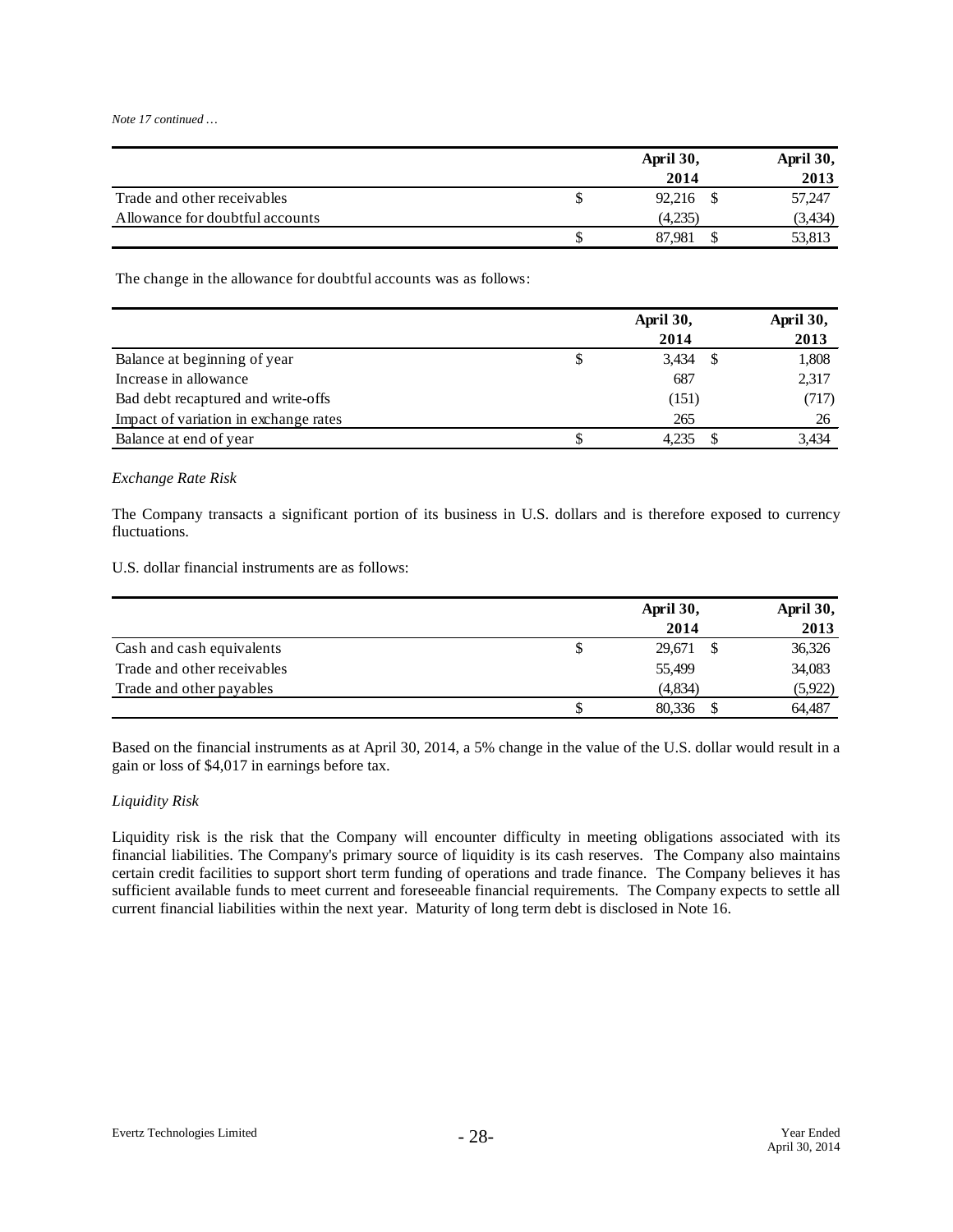#### **18. SEGMENTED INFORMATION**

The Company reviewed its operations and determined that it operates a single reportable segment, the television broadcast equipment market. The single reportable operating segment derives its revenues from the sale of hardware and software solutions including related services, training and commissioning.

| Revenue              |   | 2014    |   | 2013    |
|----------------------|---|---------|---|---------|
| <b>United States</b> | J | 150,765 | D | 146,918 |
| International        |   | 153,244 |   | 143,061 |
| Canada               |   | 21.515  |   | 26,326  |
|                      |   | 325,524 | ◡ | 316,305 |

|                      | April 30, 2014 |                                            |  |          |   |                                    | April 30, 2013 |                                            |    |          |    |                                    |
|----------------------|----------------|--------------------------------------------|--|----------|---|------------------------------------|----------------|--------------------------------------------|----|----------|----|------------------------------------|
|                      |                | Property,<br><b>Plant</b> and<br>Equipment |  | Goodwill |   | <b>Intangible</b><br><b>Assets</b> |                | Property,<br><b>Plant</b> and<br>Equipment |    | Goodwill |    | <b>Intangible</b><br><b>Assets</b> |
| <b>United States</b> |                | 13.415                                     |  | 313      | J | $\overline{\phantom{0}}$           |                | 12.367                                     | \$ | 288      | \$ | $\overline{\phantom{a}}$           |
| International        |                | 11,751                                     |  | 17.956   |   | 243                                |                | 10.481                                     |    | 17.436   |    | 558                                |
| Canada               |                | 26.665                                     |  | -        |   |                                    |                | 23,789                                     |    |          |    | $\overline{\phantom{0}}$           |
|                      |                | 51.831                                     |  | 18.269   | J | 243                                |                | 46.637                                     |    | 17.724   | \$ | 558                                |

#### **19. RELATED PARTY TRANSACTIONS**

Balances and transactions between the Company and its subsidiaries, which are related parties of the Company, have been eliminated on consolidation and are not disclosed in this note. Details of transactions between the Company and other related parties are disclosed below.

#### *Related Party Transactions*

Two shareholders each indirectly hold a 10% interest in the Company's leased premises in Ontario. This lease expires in 2019 with a total of \$4,155 committed over the remaining term. During the year, rent paid for the leased principal premises amounted to \$823 (2013 – \$819) with no outstanding amounts due as at April 30, 2014.

The Company also leases property where two shareholders indirectly own 100% interest. This lease expires in 2016 with a total of \$615 committed over the remaining term. During the year, rent paid was \$246 (2013 – \$246) with no outstanding amounts due as at April 30, 2014.

On December 1, 2008 the Company entered into an agreement with two shareholders who each indirectly hold a 20% interest in the Company's leased premises in Ontario. This lease expires in 2018 with a total of \$3,712 committed over the remaining term. During the year, rent paid for the leased principal premises amounted to \$756 (2013 - \$736) with no outstanding amounts due as at April 30, 2014.

On December 15, 2013 the Company renewed a property lease agreement with a director who indirectly owns 100% interest. The lease expires in 2018 with a total of \$659 committed over the remaining term. During the year, rent paid was \$137 (2013 - \$136) with no outstanding amounts due as at April 30, 2014.

On May 1, 2009 the Company entered into a property lease agreement with two shareholders who each indirectly hold a 35% interest. This lease expires in 2019 with a total of \$2,332 committed over the remaining term. During the year, rent paid was \$439 (2013 - \$419) with no outstanding amounts due as at April 30, 2014.

These transactions were in the normal course of business and recorded at an exchange value established and agreed upon by related parties.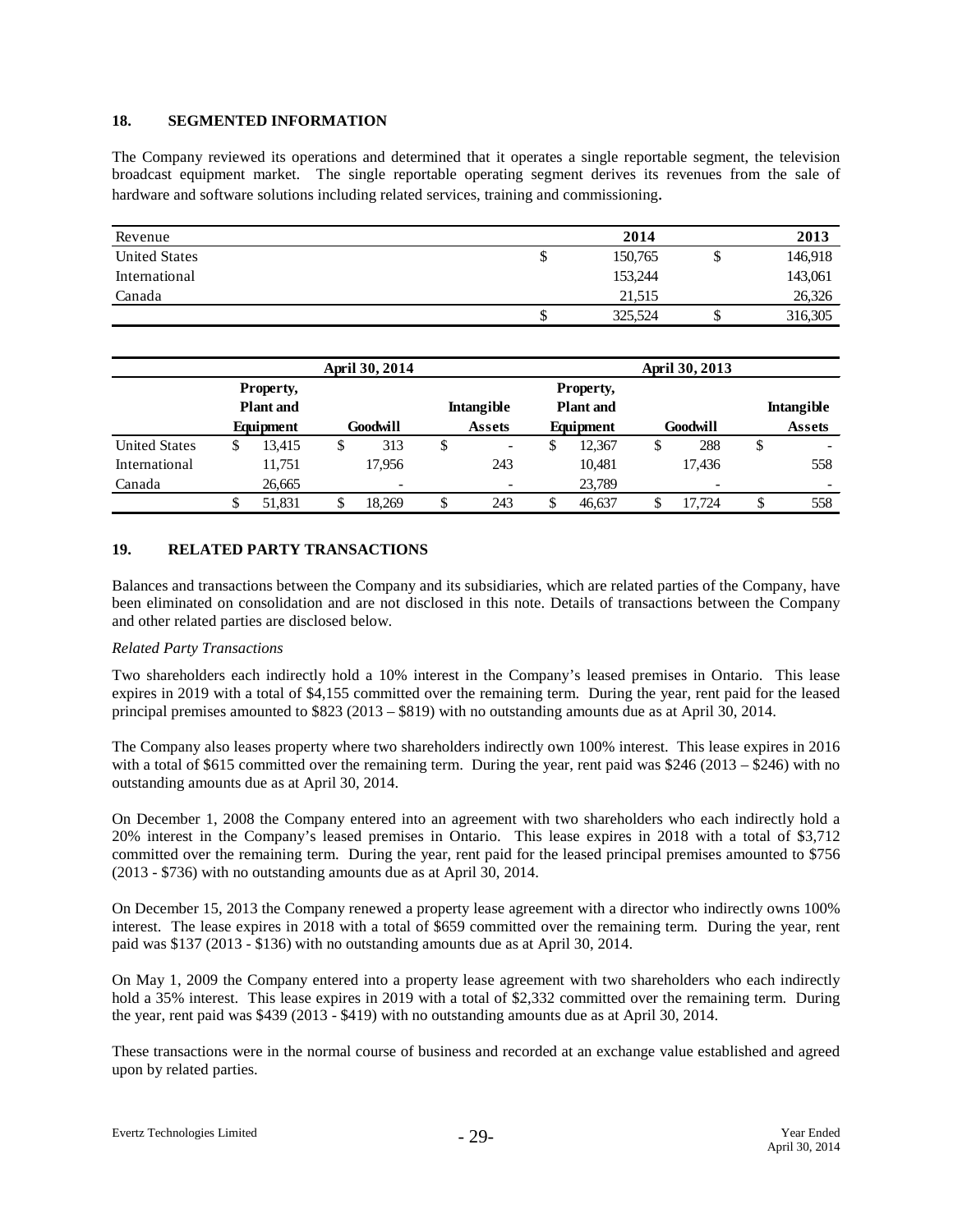The remuneration of directors and other members of key management personnel for the years ended April 30, 2014 and April 30, 2013 are as follows:

|                                  |  | 2013  |    |       |
|----------------------------------|--|-------|----|-------|
| Short-term salaries and benefits |  | 4.152 | ιD | 3,948 |
| Share-based payments             |  | 143   |    | 1,301 |
|                                  |  | 4.295 |    | 5,249 |

The total employee benefit expense was \$97,190 (2013 - \$89,462).

*Subsidiaries:*

The Company has the following significant subsidiaries:

| Company                            | % Ownership | Location             |
|------------------------------------|-------------|----------------------|
| Evertz Microsystems Ltd.           | 100%        | Canada               |
| Evertz USA                         | 100%        | <b>United States</b> |
| Evertz UK                          | 100%        | United Kingdom       |
| Holdtech Kft.                      | 100%        | Hungary              |
| Tech Digital Manufacturing Limited | 100%        | Canada               |
| Truform Metal Fabrication Ltd.     | 75%         | Canada               |

#### **20. NON-CONTROLLING INTERESTS**

The Company has non-controlling interests of 25% with Truform Metal Fabrication Ltd., located within Canada, 10% with Studiotech Poland located within Poland and 20% with ATCI, located within the USA. The table below summarizes the aggregate financial information relating to subsidiaries before eliminating entries, as no such subsidiary is individually significant.

|                                     |              | April 30, |        |
|-------------------------------------|--------------|-----------|--------|
|                                     | 2014         |           | 2013   |
| Current assets                      | \$<br>12,731 | \$        | 13,346 |
| Non-current assets                  | 9,132        |           | 8,491  |
| Current liabilities                 | 4,230        |           | 4,597  |
| Non-current liabilities             | 472          |           | 852    |
| Equity attributable to shareholders | 14,233       |           | 13,325 |
| Non-controlling interest            | 2.939        |           | 2,938  |

|                               |   | April 30, |  |        |  |  |
|-------------------------------|---|-----------|--|--------|--|--|
|                               |   | 2014      |  | 2013   |  |  |
| Revenue                       | S | 31,347    |  | 22,755 |  |  |
| Net earnings attributable to: |   |           |  |        |  |  |
| <b>Shareholders</b>           |   | 1,524     |  | 1,887  |  |  |
| Non-controlling interest      |   | 418       |  | 557    |  |  |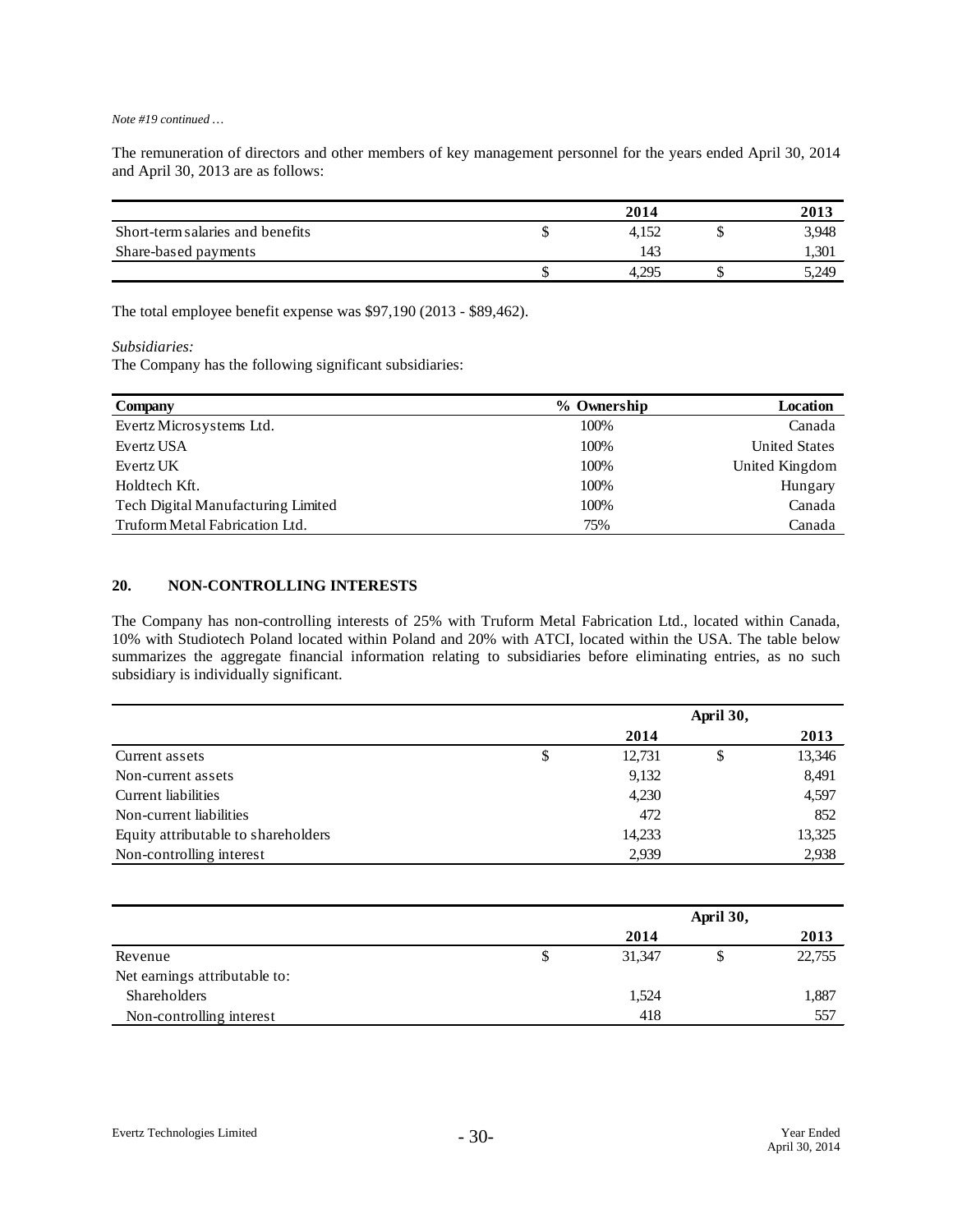#### **21. CAPITAL DISCLOSURES**

The Company's capital is composed of shareholders' equity which totals \$333,478 (2013 - \$406,797) as at April 30. The Company's objective in managing capital is to ensure sufficient liquidity to finance increases in non-cash working capital, capital expenditures for capacity expansions, pursuit of selective acquisitions and the payment of quarterly dividends.

The Company takes a conservative approach towards financial leverage and management of financial risk and the Company currently satisfies their internal requirements.

The Company is not subject to any capital requirements imposed by a regulator.

#### **22. EARNINGS PER SHARE**

|                                                    | 2014       | 2013       |
|----------------------------------------------------|------------|------------|
| Weighted average common shares outstanding         | 74,064,205 | 73,300,647 |
| Dilutive-effect of stock options                   | 421.256    | 515,691    |
| Diluted weighted average common shares outstanding | 74.485.461 | 73,816,338 |

The weighted average number of diluted common shares excludes 2,150,000 options because they were anti-dilutive during the year  $(2013 - 662,500)$ .

#### **23. INCOME TAXES**

The Company's effective income tax rate differs from the statutory combined Canadian income tax rate as follows:

|                                                                         | 2014   | 2013   |
|-------------------------------------------------------------------------|--------|--------|
| Expected income tax expense using statutory rates $(25\%, 2013 - 25\%)$ | 21,201 | 22,212 |
| Difference in foreign tax rates                                         | (322)  | (219)  |
| Benefit arising from a previously unrecognized tax loss                 | (264)  |        |
| Non-deductible stock based compensation                                 | 726    | 670    |
| Other                                                                   | (76)   | 1,020  |
|                                                                         | 21.265 | 23,683 |

Benefit arising from a previously unrecognized tax loss has been recognized in the year as a result of new business opportunities expected to result in taxable income in future years.

Components of deferred income taxes are summarized as follows:

|                                      | April 30,<br>2014 | April 30,<br>2013 |
|--------------------------------------|-------------------|-------------------|
| Deferred income tax liabilities:     |                   |                   |
| Tax loss carried forward             | \$<br>(3,347)     | \$<br>(1,427)     |
| Research and development tax credits | 2,445             | 2,654             |
| Equipment tax vs accounting basis    | 8,339             | 8,466             |
| Intangible assets                    | 68                | 156               |
| Non-deductible reserves              | (750)             |                   |
| Other                                | (287)             | (259)             |
|                                      | 6,468             | 9,590             |

As at April 30, 2014 the Company had \$7,167 (2013 - \$8,285) in tax losses for which no deferred tax asset has been recognized in the statement of financial position.